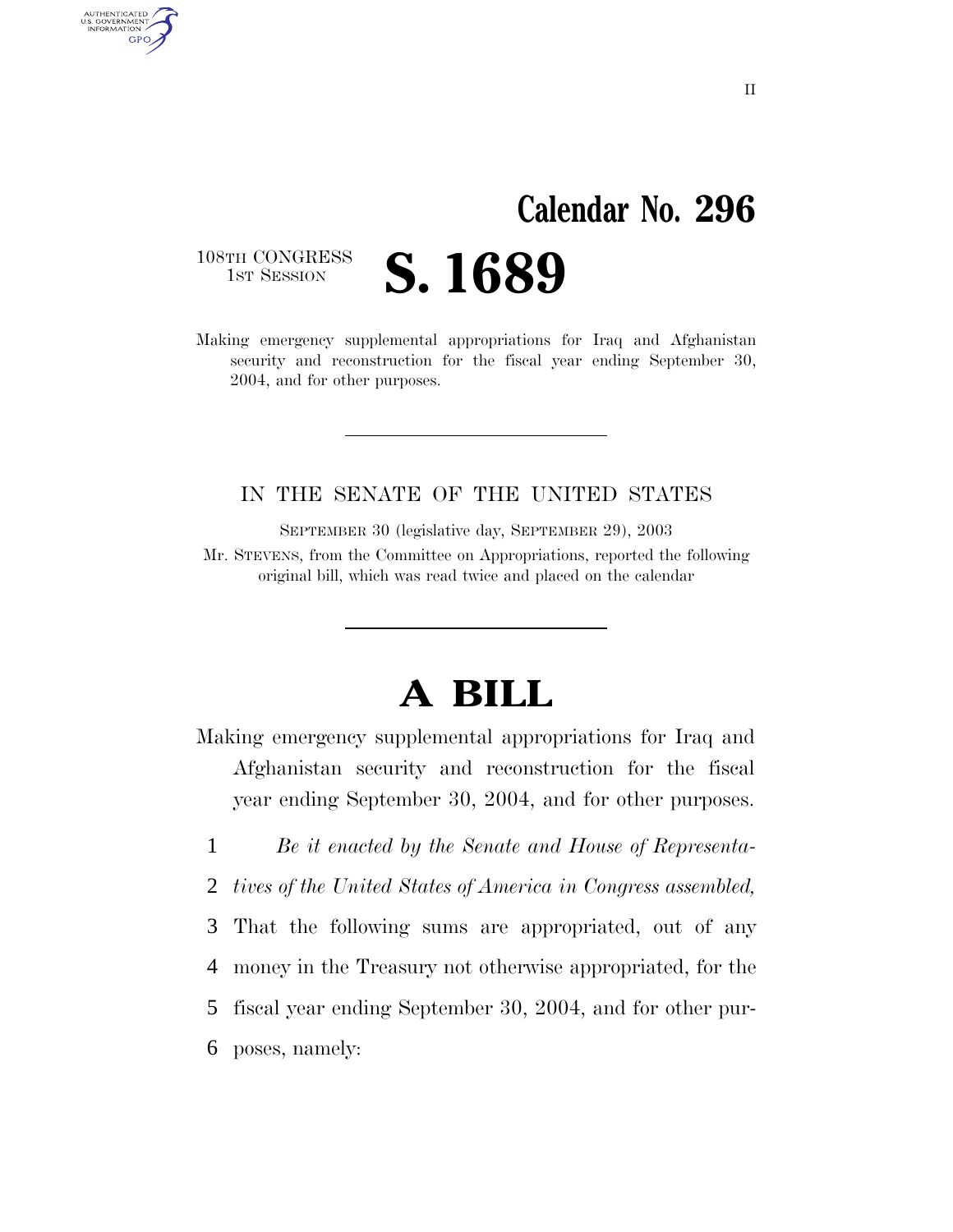| 1              | TITLE I-NATIONAL SECURITY                                           |
|----------------|---------------------------------------------------------------------|
| $\overline{2}$ | <b>CHAPTER 1</b>                                                    |
| 3              | DEPARTMENT OF DEFENSE                                               |
| $\overline{4}$ | MILITARY PERSONNEL                                                  |
| 5              | MILITARY PERSONNEL, ARMY                                            |
| 6              | For an additional amount for "Military Personnel,                   |
| 7              | Army", \$12,858,870,000.                                            |
| 8              | MILITARY PERSONNEL, NAVY                                            |
| 9              | For an additional amount for "Military Personnel,                   |
| 10             | Navy", \$816,100,000.                                               |
| 11             | MILITARY PERSONNEL, MARINE CORPS                                    |
| 12             | For an additional amount for "Military Personnel,                   |
| 13             | Marine Corps", \$753,190,000.                                       |
| 14             | MILITARY PERSONNEL, AIR FORCE                                       |
| 15             | For an additional amount for "Military Personnel,                   |
|                | 16 Air Force", \$3,384,700,000.                                     |
| 17             | <b>OPERATION AND MAINTENANCE</b>                                    |
| 18             | OPERATION AND MAINTENANCE, ARMY                                     |
| 19             | For an additional amount for "Operation and Main-                   |
| 20             | tenance, Army", $$24,946,464,000$ : <i>Provided</i> , That the en-  |
| 21             | tire amount is designated by the Congress as an emer-               |
| 22             | gency requirement pursuant to section 502 of House Con-             |
| 23             | current Resolution 95, the concurrent resolution on the             |
| 24             | budget for fiscal year 2004: <i>Provided further</i> , That the en- |
| 25             | tire amount shall be available only to the extent that an           |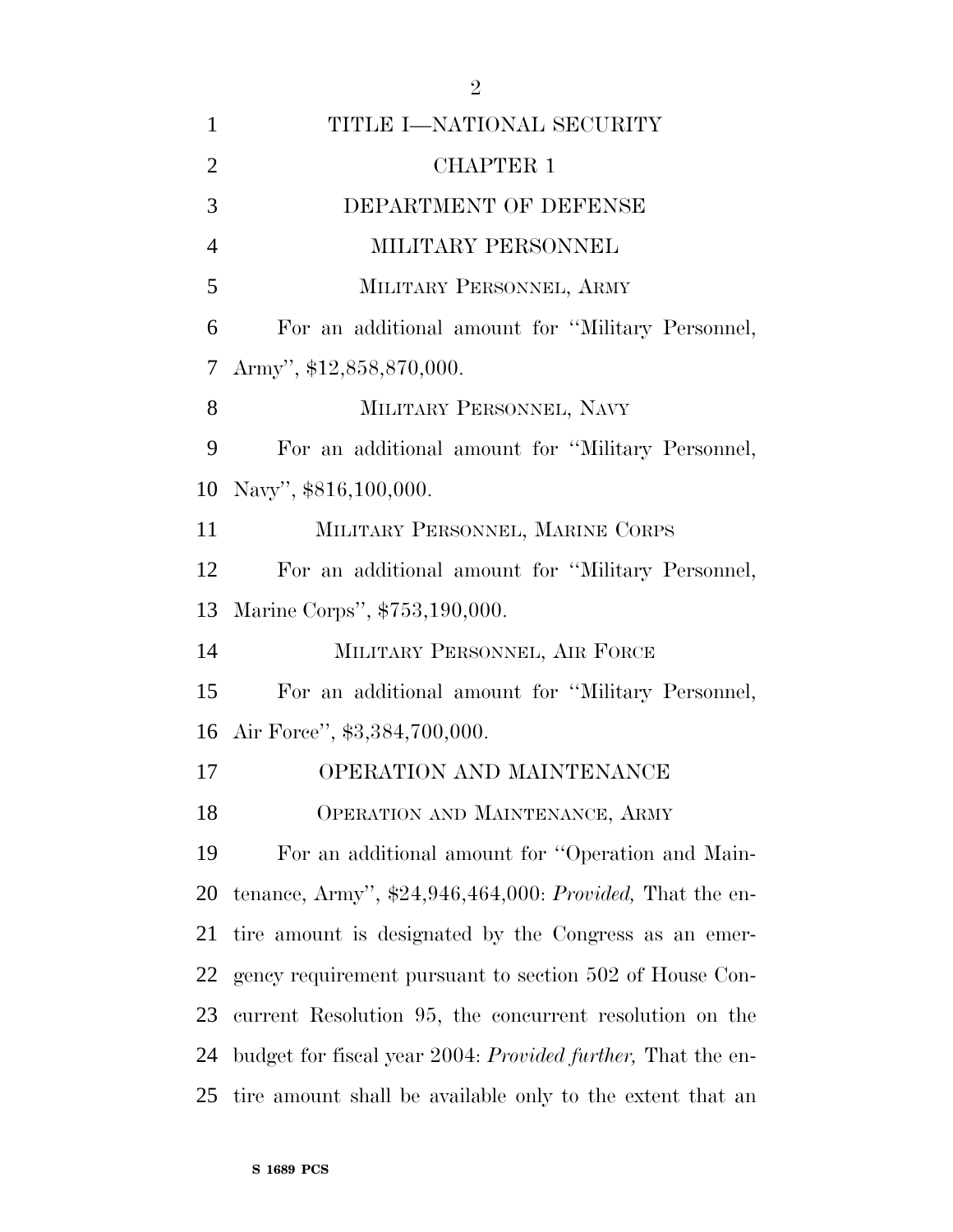official budget request for a specific dollar amount, that includes designation of the entire amount of the request as an emergency requirement as defined in House Concur- rent Resolution 95, the concurrent resolution on the budg- et for fiscal year 2004, is transmitted by the President to the Congress.

 OPERATION AND MAINTENANCE, NAVY **(INCLUDING TRANSFER OF FUNDS)** 

 For an additional amount for ''Operation and Main- tenance, Navy'', \$1,976,258,000, of which up to \$80,000,000 may be transferred to the Department of Homeland Security for Coast Guard Operations.

OPERATION AND MAINTENANCE, MARINE CORPS

 For an additional amount for ''Operation and Main-tenance, Marine Corps'', \$1,198,981,000.

OPERATION AND MAINTENANCE, AIR FORCE

 For an additional amount for ''Operation and Main-tenance, Air Force'', \$5,516,368,000.

OPERATION AND MAINTENANCE, DEFENSE-WIDE

 For an additional amount for ''Operation and Main-tenance, Defense-Wide'', \$4,218,452,000, of which—

 (1) not to exceed \$15,000,000 may be used for the CINC Initiative Fund account, to be used pri-marily in Iraq and Afghanistan; and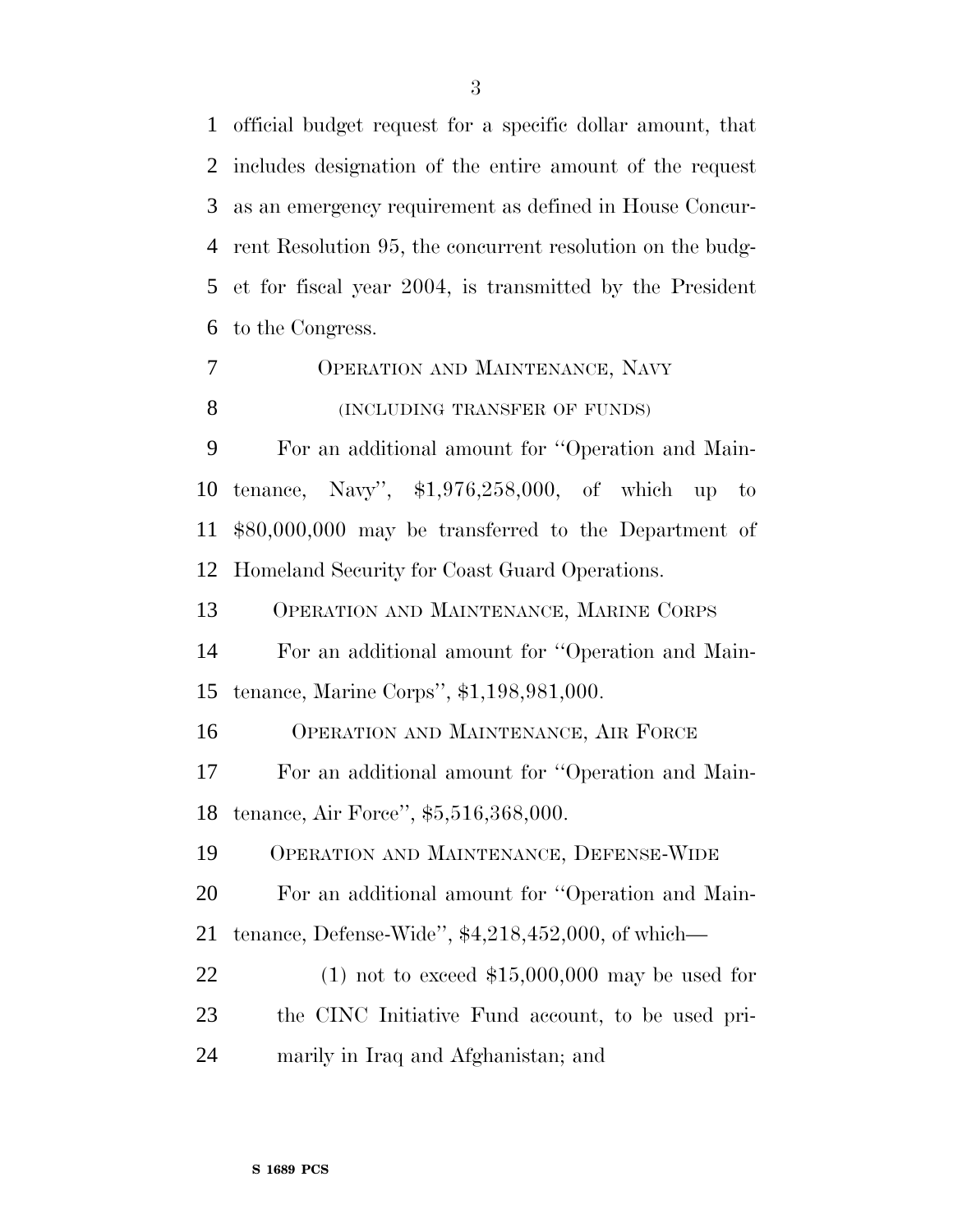(2) \$1,000,000,000, to remain available until expended, may be used, notwithstanding any other provision of law, for payments to reimburse Paki- stan, Jordan, and other key cooperating nations, for logistical, military, and other support provided, or to be provided, to United States military operations: *Provided,* That such payments may be made in such amounts as the Secretary of Defense, with the con- currence of the Secretary of State, and in consulta- tion with the Director of the Office of Management and Budget, may determine, in his discretion, based on documentation determined by the Secretary of Defense to adequately account for the support pro- vided, and such determination is final and conclusive upon the accounting officers of the United States, and 15 days following notification to the appropriate congressional committees: *Provided further,* That the Secretary of Defense shall provide quarterly reports to the Committees on Appropriations on the use of these funds.

 OPERATION AND MAINTENANCE, MARINE CORPS RESERVE

 For an additional amount for ''Operation and Main-tenance, Marine Corps Reserve'', \$16,000,000.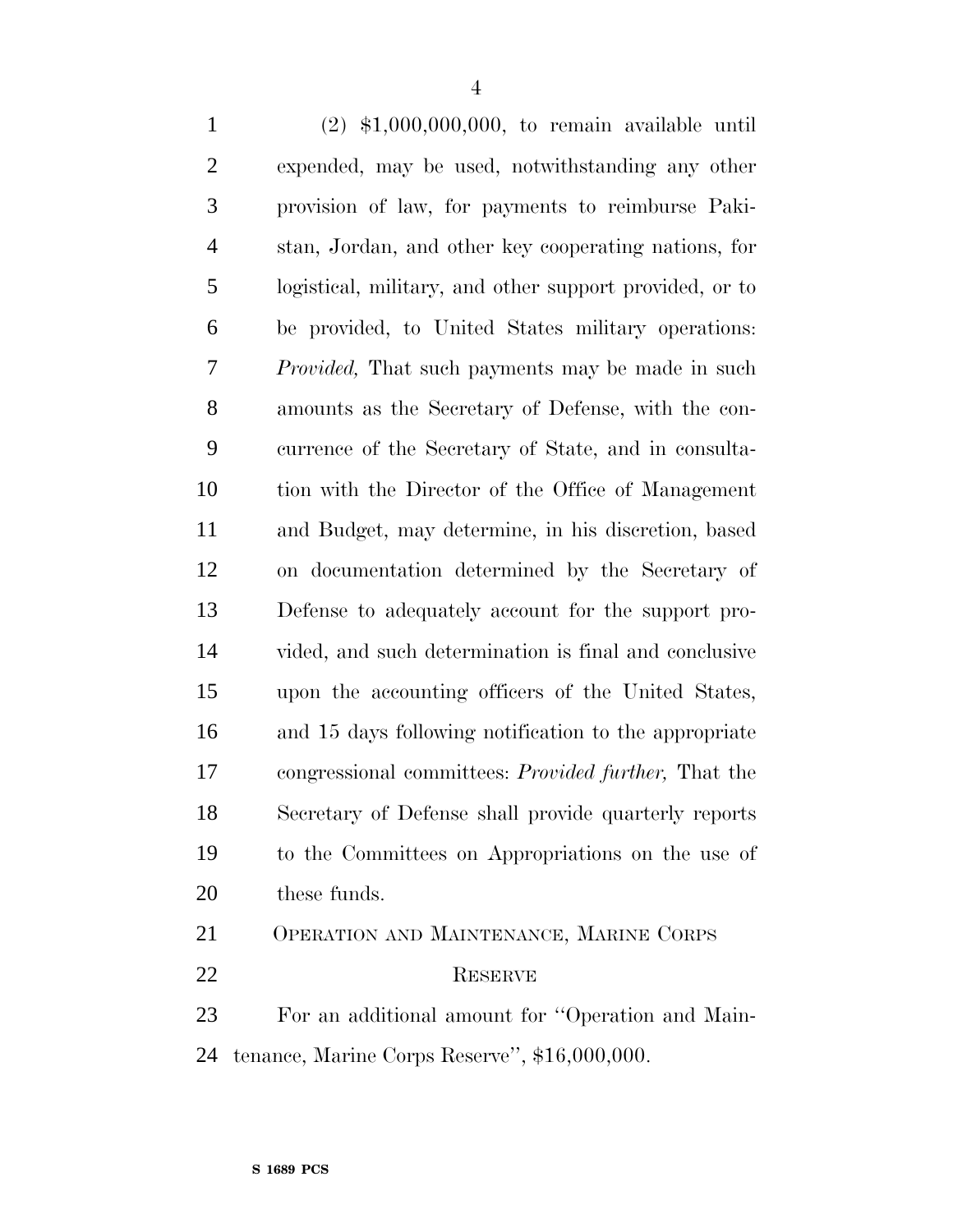| $\mathbf{1}$   | OPERATION AND MAINTENANCE, AIR FORCE RESERVE                   |
|----------------|----------------------------------------------------------------|
| $\overline{2}$ | For an additional amount for "Operation and Main-              |
| 3              | tenance, Air Force Reserve'', $$53,000,000$ .                  |
| $\overline{4}$ | OPERATION AND MAINTENANCE, AIR NATIONAL GUARD                  |
| 5              | For an additional amount for "Operation and Main-              |
| 6              | tenance, Air National Guard", \$214,000,000.                   |
| 7              | OVERSEAS HUMANITARIAN, DISASTER, AND CIVIC AID                 |
| 8              | For an additional amount for "Overseas Humani-                 |
| 9              | tarian, Disaster, and Civic Aid", \$35,500,000.                |
| 10             | <b>IRAQ FREEDOM FUND</b>                                       |
| 11             | (TRANSFER OF FUNDS)                                            |
| 12             | For "Iraq Freedom Fund", $$1,988,600,000$ , to re-             |
| 13             | main available for transfer until September 30, 2005, for      |
|                | 14 the purposes authorized under this heading in Public Law    |
|                | 15 108–11: <i>Provided</i> , That the Secretary of Defense may |
|                |                                                                |

 main available for transfer until September 30, 2005, for the purposes authorized under this heading in Public Law 108–11: *Provided,* That the Secretary of Defense may transfer the funds provided herein to appropriations for military personnel; operation and maintenance; Overseas Humanitarian, Disaster Assistance, and Civic Aid; pro- curement; military construction; the Defense Health Pro- gram; and working capital funds: *Provided further,* That funds transferred shall be merged with and be available for the same purposes and for the same time period as the appropriation or fund to which transferred: *Provided further,* That this transfer authority is in addition to any other transfer authority available to the Department of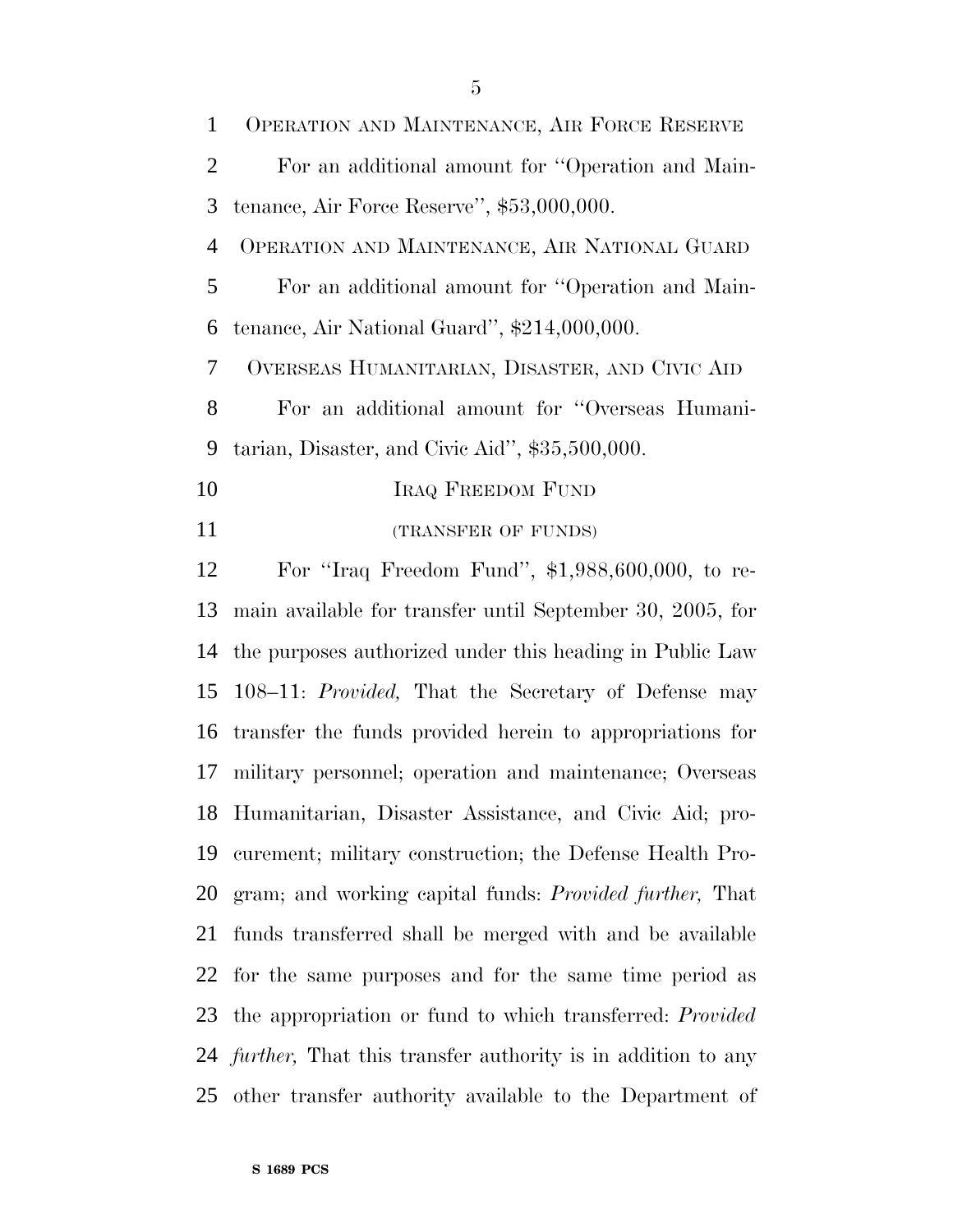Defense: *Provided further,* That upon a determination that all or part of the funds transferred from this appropriation are not necessary for the purposes provided herein, such amounts may be transferred back to this appropriation: *Provided further,* That the Secretary of Defense shall, not fewer than 5 days prior to making transfers from this ap- propriation, notify the congressional defense committees in writing of the details of any such transfer: *Provided further,* That the Secretary shall submit a report no later than 30 days after the end of each fiscal quarter to the congressional defense committees summarizing the details of the transfer of funds from this appropriation.

#### PROCUREMENT

MISSILE PROCUREMENT, ARMY

 For an additional amount for ''Missile Procurement, Army'', \$6,200,000, to remain available until September 30, 2006.

 PROCUREMENT OF WEAPONS AND TRACKED COMBAT VEHICLES, ARMY

 For an additional amount for ''Procurement of Weap- ons and Tracked Combat Vehicles, Army'', \$104,000,000, to remain available until September 30, 2006: *Provided,* That the entire amount is designated by the Congress as an emergency requirement pursuant to section 502 of House Concurrent Resolution 95, the concurrent resolu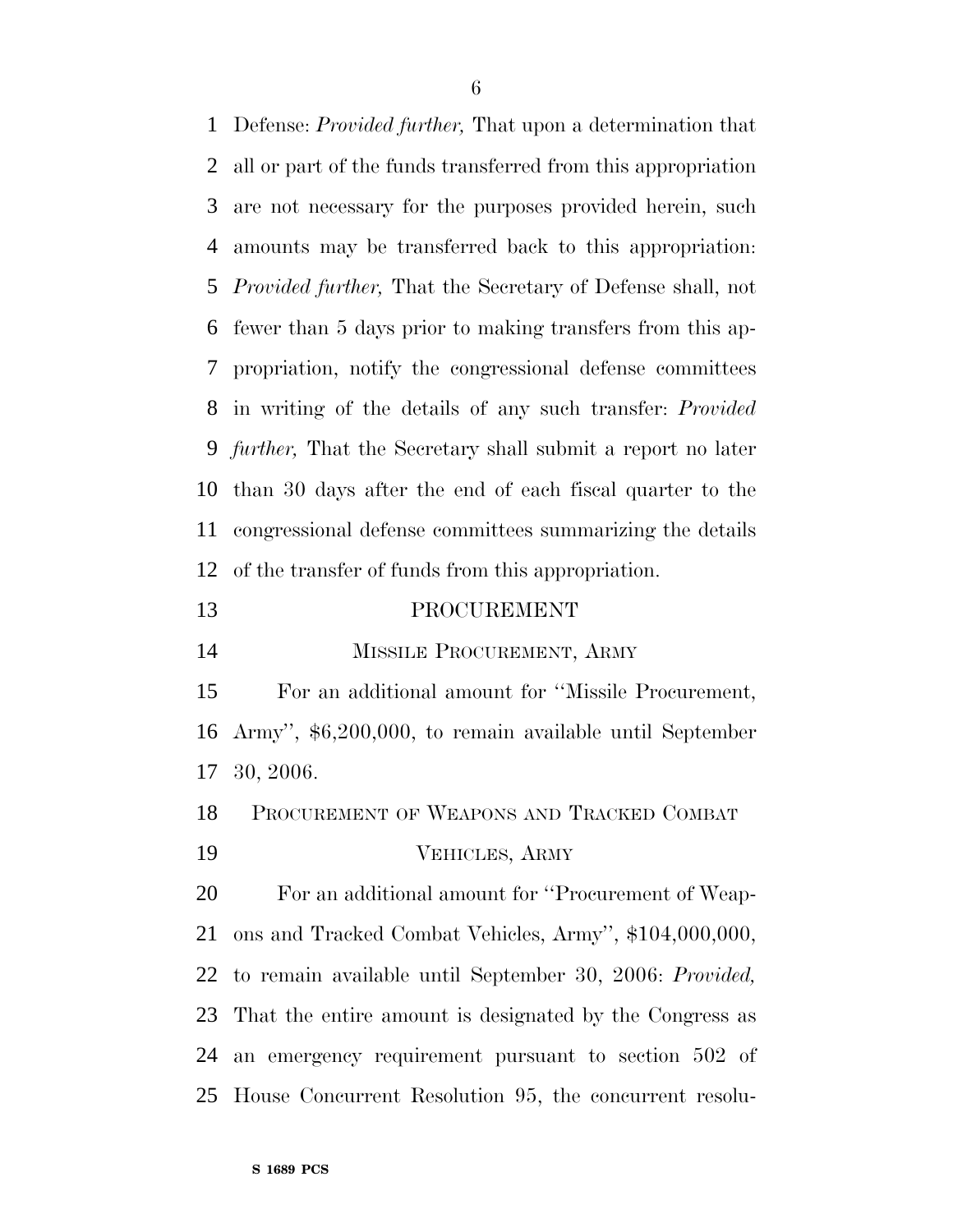tion on the budget for fiscal year 2004: *Provided further,* That the entire amount shall be available only to the ex- tent that an official budget request for a specific dollar amount, that includes designation of the entire amount of the request as an emergency requirement as defined in House Concurrent Resolution 95, the concurrent resolu- tion on the budget for fiscal year 2004, is transmitted by the President to the Congress.

#### OTHER PROCUREMENT, ARMY

 For an additional amount for ''Other Procurement, Army'', \$1,078,687,000, to remain available until Sep- tember 30, 2006: *Provided,* That the entire amount is des- ignated by the Congress as an emergency requirement pursuant to section 502 of House Concurrent Resolution 95, the concurrent resolution on the budget for fiscal year 2004: *Provided further,* That the entire amount shall be available only to the extent that an official budget request for a specific dollar amount, that includes designation of the entire amount of the request as an emergency require- ment as defined in House Concurrent Resolution 95, the concurrent resolution on the budget for fiscal year 2004, is transmitted by the President to the Congress.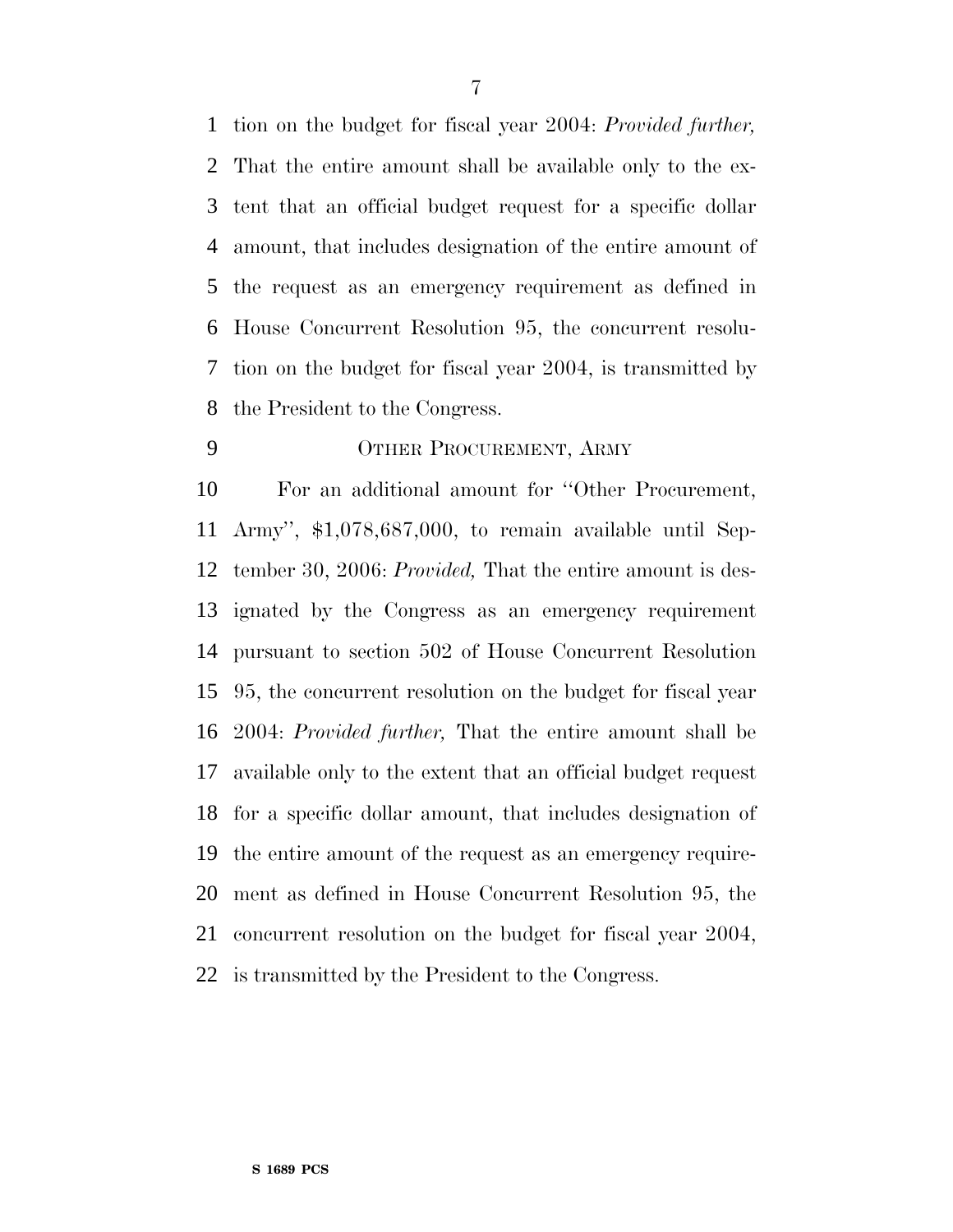AIRCRAFT PROCUREMENT, NAVY For an additional amount for ''Aircraft Procurement, Navy'', \$128,600,000, to remain available until September 30, 2006. 5 OTHER PROCUREMENT, NAVY For an additional amount for ''Other Procurement, Navy'', \$76,357,000, to remain available until September 30, 2006. PROCUREMENT, MARINE CORPS For an additional amount for ''Procurement, Marine Corps'', \$123,397,000, to remain available until Sep- tember 30, 2006. AIRCRAFT PROCUREMENT, AIR FORCE For an additional amount for ''Aircraft Procurement, Air Force'', \$40,972,000, to remain available until Sep- tember 30, 2006. 17 MISSILE PROCUREMENT, AIR FORCE For an additional amount for ''Missile Procurement, Air Force'', \$20,450,000, to remain available until Sep- tember 30, 2006. 21 OTHER PROCUREMENT, AIR FORCE For an additional amount for ''Other Procurement, Air Force'', \$3,441,006,000, to remain available until

September 30, 2006.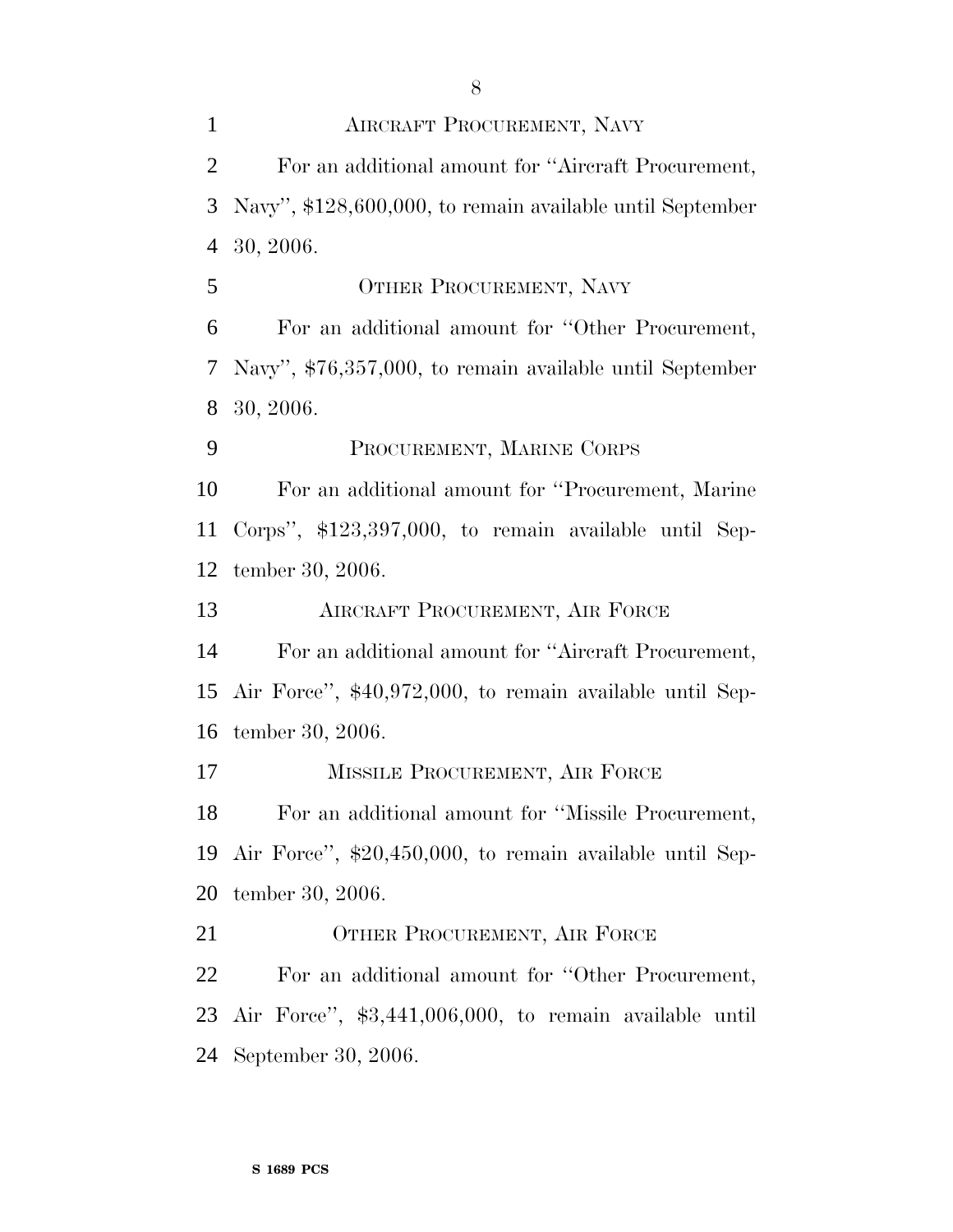| $\mathbf{1}$   | PROCUREMENT, DEFENSE-WIDE                                  |
|----------------|------------------------------------------------------------|
| $\overline{2}$ | For an additional amount for "Procurement, De-             |
| 3              | fense-Wide", \$435,635,000, to remain available until Sep- |
| $\overline{4}$ | tember 30, 2006.                                           |
| 5              | RESEARCH, DEVELOPMENT, TEST AND                            |
| 6              | <b>EVALUATION</b>                                          |
| 7              | RESEARCH, DEVELOPMENT, TEST AND EVALUATION,                |
| 8              | <b>NAVY</b>                                                |
| 9              | For an additional amount for "Research, Develop-           |
| 10             | ment, Test and Evaluation, Navy", \$34,000,000, to re-     |
| 11             | main available until September 30, 2005.                   |
| 12             | RESEARCH, DEVELOPMENT, TEST AND EVALUATION,                |
| 13             | AIR FORCE                                                  |
| 14             | For an additional amount for "Research, Develop-           |
| 15             | ment, Test and Evaluation, Air Force", \$39,070,000, to    |
| 16             | remain available until September 30, 2005.                 |
| 17             | RESEARCH, DEVELOPMENT, TEST AND EVALUATION,                |
| 18             | DEFENSE-WIDE                                               |
| 19             | For an additional amount for "Research, Develop-           |
| 20             | ment, Test and Evaluation, Defense-Wide",                  |
| 21             | $$265,817,000$ , to remain available until September 30,   |
| 22             | 2005.                                                      |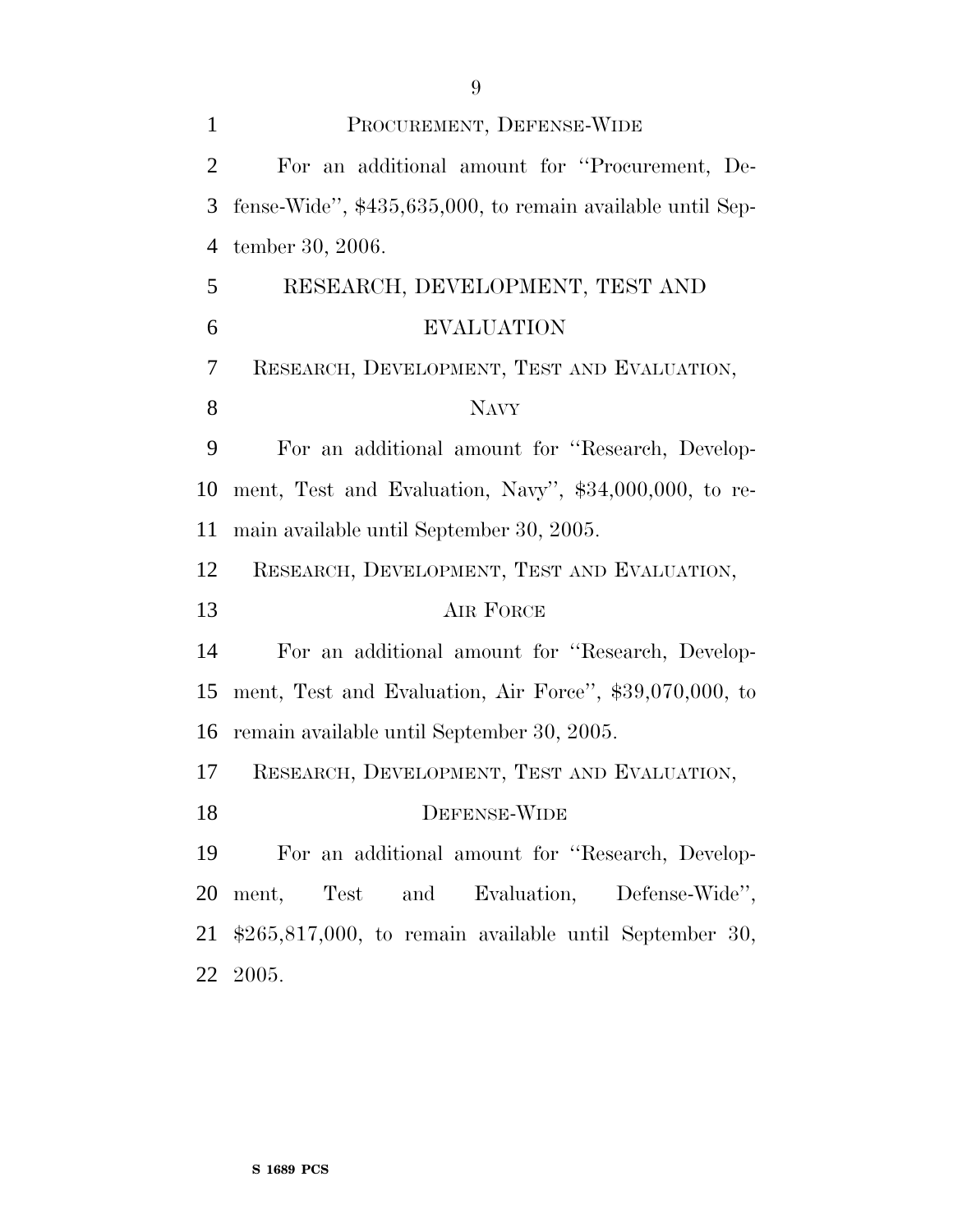| $\mathbf{1}$   | REVOLVING AND MANAGEMENT FUNDS                                       |
|----------------|----------------------------------------------------------------------|
| $\overline{2}$ | WORKING CAPITAL FUND, DEFENSE-WIDE                                   |
| 3              | For an additional amount for "Working Capital"                       |
| $\overline{4}$ | Fund, Defense-Wide", \$600,000,000.                                  |
| 5              | NATIONAL DEFENSE SEALIFT FUND                                        |
| 6              | For an additional amount for "National Defense Sea-                  |
| 7              | lift Fund", $$24,000,000$ , to remain available until ex-            |
| 8              | pended.                                                              |
| 9              | OTHER DEPARTMENT OF DEFENSE PROGRAMS                                 |
| 10             | <b>DEFENSE HEALTH PROGRAM</b>                                        |
| 11             | For an additional amount for "Defense Health Pro-                    |
| 12             | gram", \$658,380,000 for Operation and maintenance.                  |
| 13             | DRUG INTERDICTION AND COUNTER-DRUG ACTIVITIES,                       |
| 14             | <b>DEFENSE</b>                                                       |
| 15             | For an additional amount for "Drug Interdiction and                  |
| 16             | Counter-Drug Activities, Defense", \$73,000,000: Pro-                |
| 17             | <i>vided</i> , That these funds may be used only for such activi-    |
|                | 18 ties related to Afghanistan: Provided further, That the           |
| 19             | Secretary of Defense may transfer the funds provided                 |
| 20             | herein only to appropriations for military personnel; oper-          |
| 21             | ation and maintenance; procurement; and research, devel-             |
| 22             | opment, test, and evaluation: <i>Provided further</i> , That the     |
| 23             | funds transferred shall be merged with and be available              |
| 24             | for the same purposes and for the same time period, as               |
|                | 25 the appropriation to which transferred: <i>Provided further</i> , |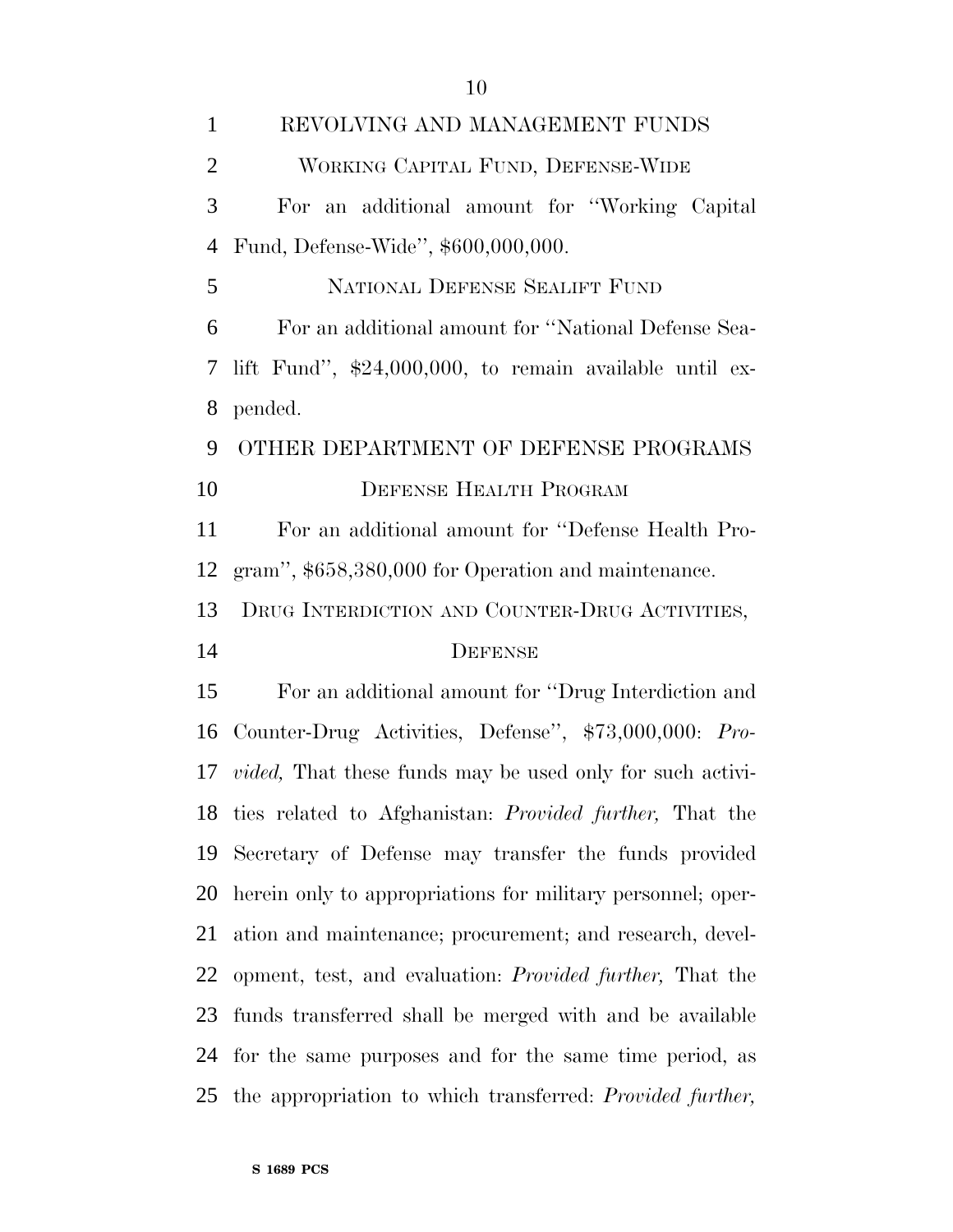That the transfer authority provided in this paragraph is in addition to any other transfer authority available to the Department of Defense: *Provided further,* That upon a de- termination that all or part of the funds transferred from this appropriation are not necessary for the purposes pro- vided herein, such amounts may be transferred back to this appropriation.

#### 8 RELATED AGENCIES

 INTELLIGENCE COMMUNITY MANAGEMENT ACCOUNT **(INCLUDING TRANSFER OF FUNDS)** 

 For an additional amount for ''Intelligence Commu- nity Management Account'', \$21,500,000, to remain avail- able until September 30, 2005; of which \$3,000,000 may be transferred to and merged with the Department of En- ergy, ''Other Defense Activities'', and \$15,500,000 may be transferred to and merged with the Federal Bureau of Investigation, ''Salaries and Expenses''.

#### CHAPTER 2

#### MILITARY CONSTRUCTION

#### MILITARY CONSTRUCTION, ARMY

For an additional amount for '''Military Construction, Army'', \$119,900,000, to remain available until September 30, 2008: *Provided,* That such funds may be obligated and expended to carry out military construction projects not otherwise authorized by law.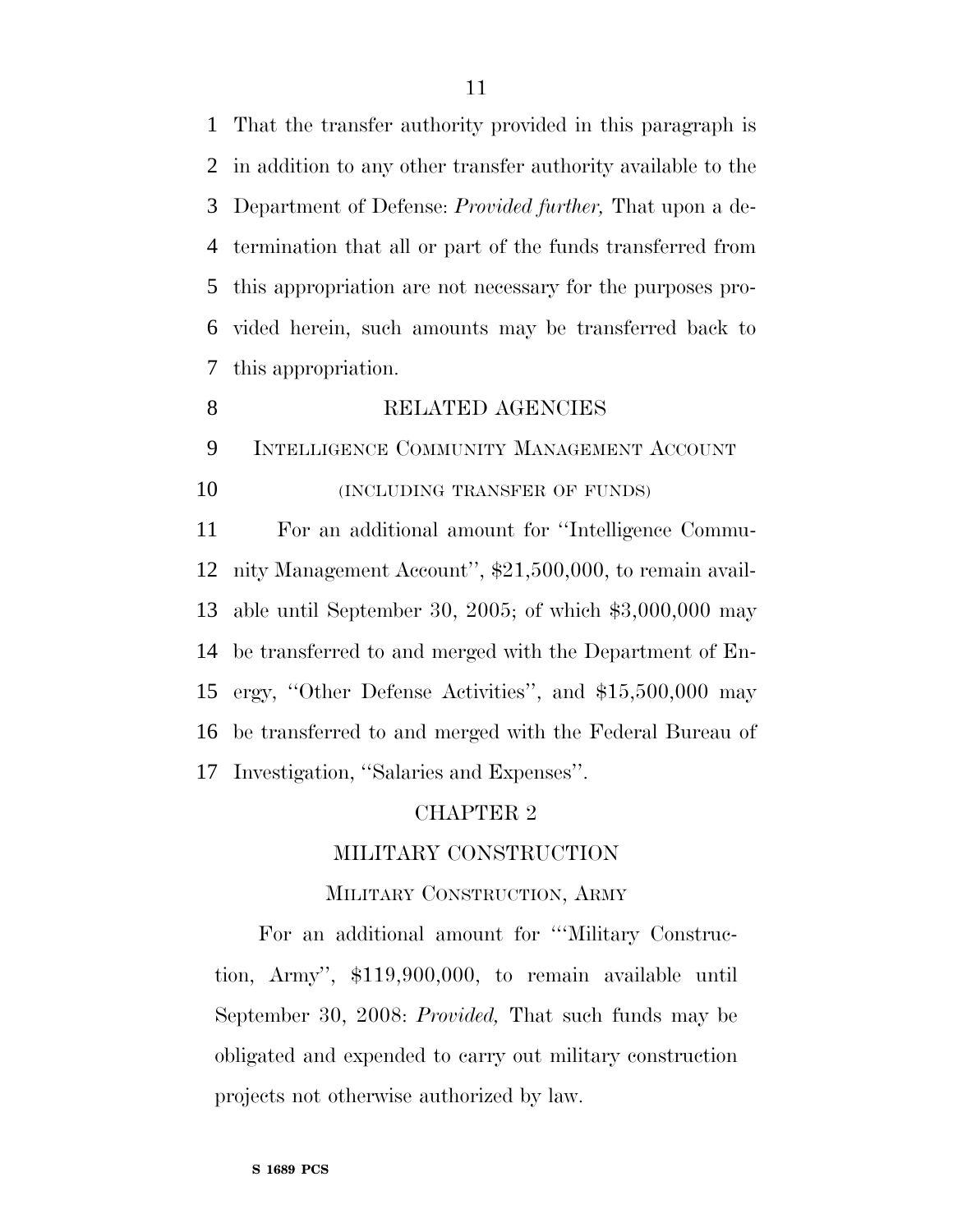#### MILITARY CONSTRUCTION, AIR FORCE

For an additional amount for ''Military Construction, Air Force'', \$292,550,000, to remain available until September 30, 2008: *Provided,* That such funds may be obligated and expended to carry out military construction projects not otherwise authorized by law.

#### CHAPTER 3

#### GENERAL PROVISIONS, THIS TITLE

 SEC. 301. Section 202(b) of the Afghanistan Free- dom Support Act of 2002 (Public Law 107–327) is amended by striking ''\$300,000,000'' and inserting "\$450,000,000".

 SEC. 302. Upon his determination that such action is necessary in the national interest, the Secretary of De- fense may transfer between appropriations up to \$2,500,000,000 of the funds made available in this title, and in addition such funds as necessary, not to exceed \$5,000,000,000, as approved by the House and Senate Appropriations Committees, Subcommittees on Defense: *Provided,* That the Secretary shall notify the Congress promptly of each transfer made pursuant to this authority: *Provided further,* That the transfer authority provided in this section is in addition to any other transfer authority available to the Department of Defense: *Provided further,* That the authority in this section is subject to the same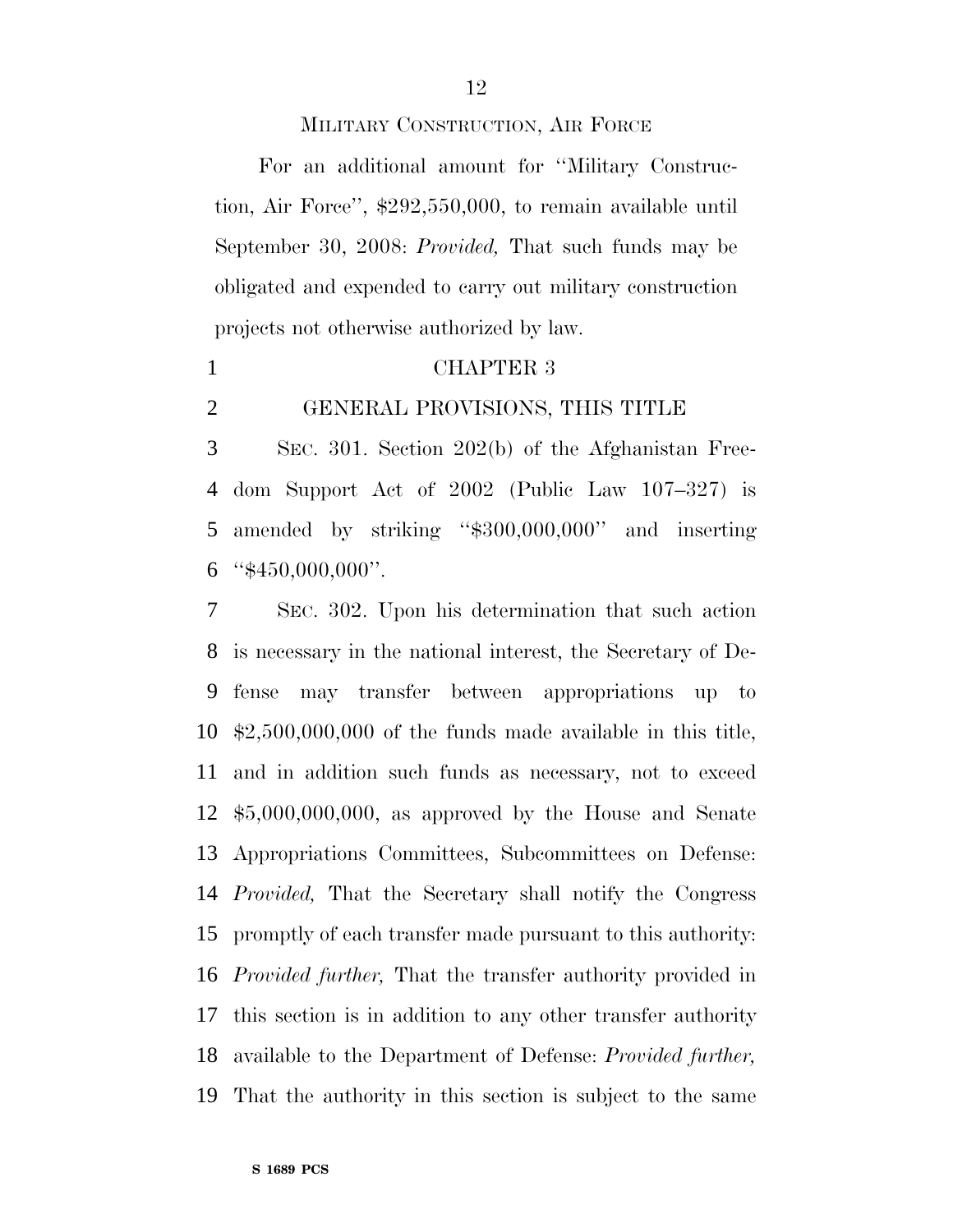terms and conditions as the authority provided in section 8005 of the Department of Defense Appropriations Act, 2004.

 SEC. 303. Funds appropriated in this title, or made available by transfer of funds in or pursuant to this title, for intelligence activities are deemed to be specifically au- thorized by the Congress for purposes of section 504 of the National Security Act of 1947 (50 U.S.C. 414).

 SEC. 304. None of the funds available to the Depart- ment of Defense may be obligated to implement any action which alters the command responsibility or permanent as- signment of forces until 90 days after such plan has been provided to the congressional defense committees.

 SEC. 305. Sections 1318 and 1319 of Public Law 108–11 shall remain in effect during fiscal year 2004.

 SEC. 306. From October 1, 2003 through September 17 30, 2004, (a) the rates of pay authorized by section  $310(a)$  of title 37, United States Code, shall be increased to \$225; 19 and (b) the rates of pay authorized by section  $427(a)(1)$  of title 37, United States Code, shall be increased to \$250. SEC. 307. (a) Section 1313 of Public Law 108–11

 is amended by adding the word, ''unobligated'', before ''balances''.

 (b) After October 31, 2003, adjustments to obliga-tions that would have been properly chargeable to the De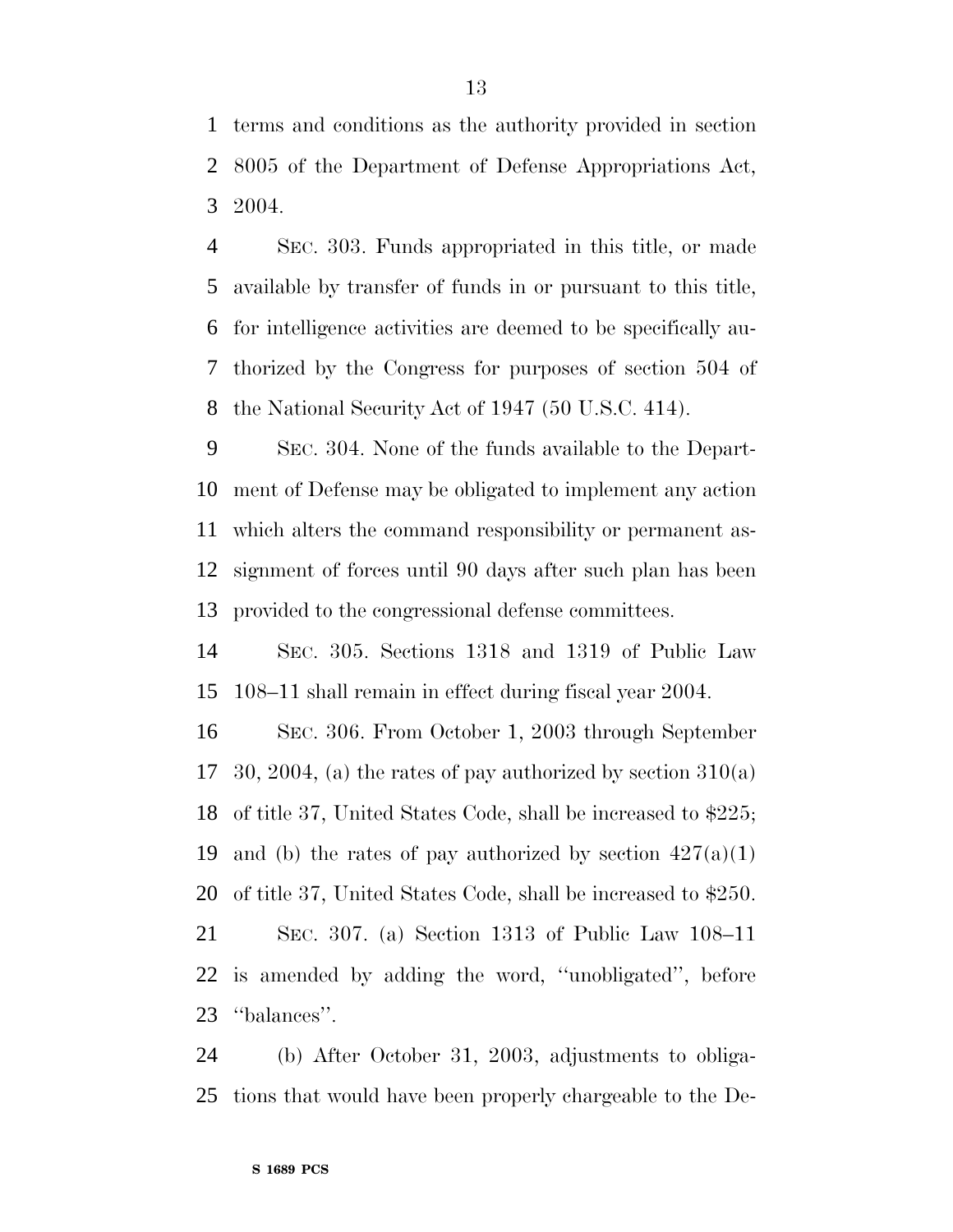fense Emergency Response Fund shall be charged to any current appropriation account of the Department of De-fense available for the same purpose.

 SEC. 308. Within 30 days after the enactment of this Act, the Secretary of Defense shall report to the Commit- tees on Appropriations on progress to implement the terms of section 8082 of the Department of Defense Ap-propriations Act, 2004.

 SEC. 309. Not later than thirty days after the date of enactment of this Act, the Secretary of Defense shall submit a report to the congressional defense committees describing an Analysis of Alternatives for replacing the ca-pabilities of the fleet of KC–135 aircraft.

 SEC. 310. None of the funds provided in this title may be used to finance programs or activities denied by Congress in fiscal year 2003 or 2004 appropriations to the Department of Defense or to initiate a procurement or research, development, test and evaluation new start program without prior notification to the congressional de-fense committees.

 SEC. 311. During the current fiscal year, funds avail- able to the Department of Defense for operation and maintenance may be used, notwithstanding any other pro- vision of law, to provide supplies, services, transportation, including airlift and sealift, and other logistical support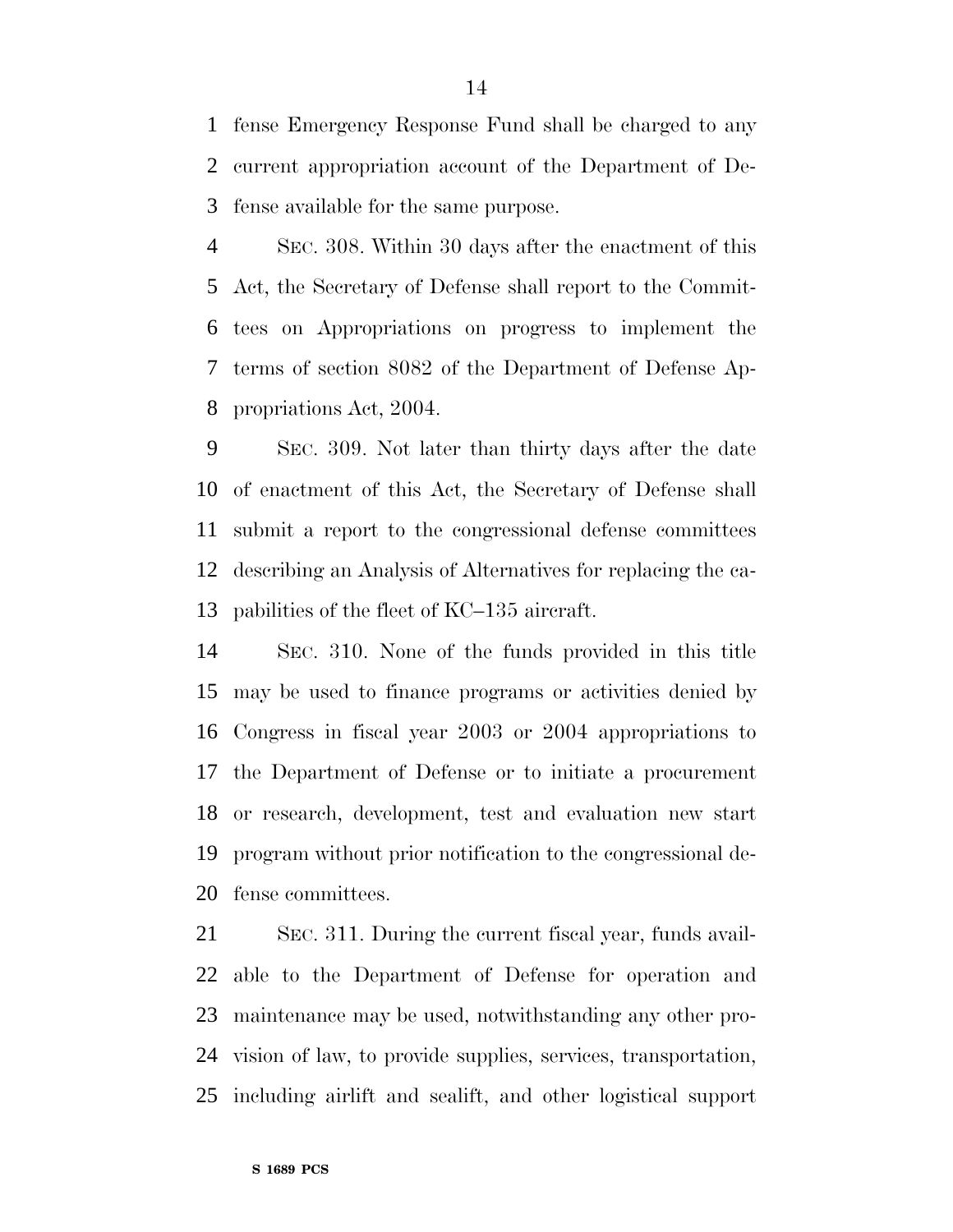to coalition forces supporting military and stability oper- ations in Iraq: *Provided,* That the Secretary of Defense shall provide quarterly reports to the Committees on Ap- propriations regarding support provided under this sec-tion.

 SEC. 312. Notwithstanding any other provision of law, from funds available to the Department of Defense for operation and maintenance in fiscal year 2004, not to exceed \$200,000,000 may be used by the Secretary of De- fense, with the concurrence of the Secretary of State, to provide assistance only to the New Iraqi Army and the Afghan National Army to enhance their capability to com- bat terrorism and to support U.S. military operations in Iraq and Afghanistan: *Provided,* That such assistance may include the provision of equipment, supplies, services, training and funding: *Provided further,* That the authority to provide assistance under this section is in addition to any other authority to provide assistance to foreign na- tions: *Provided further,* That the Secretary of Defense shall notify Congress not less than 15 days before pro-viding assistance under the authority of this section.

 SEC. 313. (a) REPORT ON MILITARY READINESS IM-PLICATIONS OF OPERATION IRAQI FREEDOM.—

 (1) The Secretary of Defense shall submit to the congressional defense committees a report as-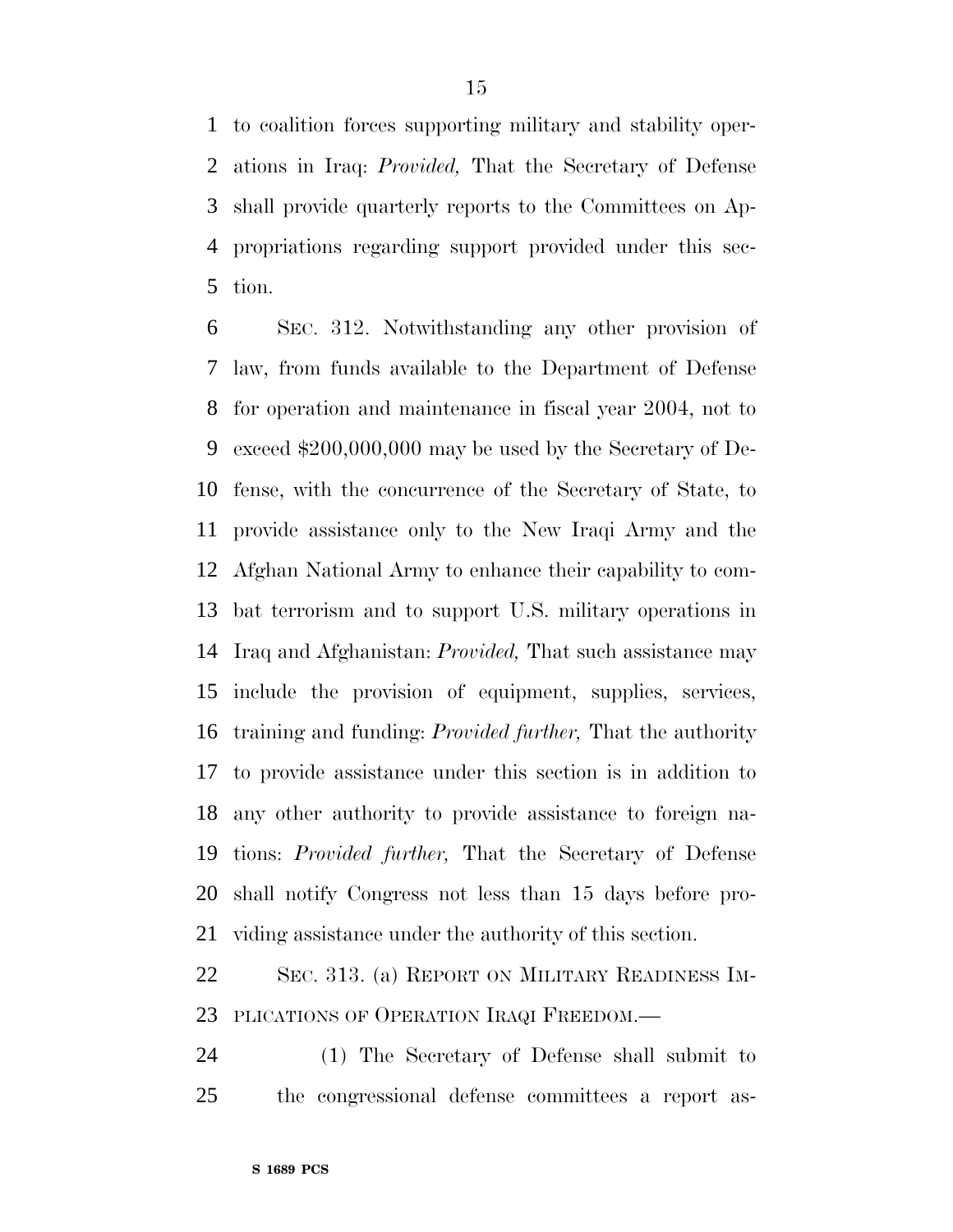| $\mathbf{1}$   | sessing the implications for United States military    |
|----------------|--------------------------------------------------------|
| $\overline{2}$ | readiness of the participation of United States        |
| 3              | ground combat forces in Operation Iraqi Freedom.       |
| 4              | (2) The report shall be submitted not later than       |
| 5              | 30 days after the date of the enactment of this Act.   |
| 6              | (b) MATTERS TO BE INCLUDED.—The report under           |
| 7              | subsection (a) shall include the following:            |
| 8              | (1) An estimate of the total number of forces          |
| 9              | required to carry out Operation Iraqi Freedom, in-     |
| 10             | cluding forces required for a rotation base.           |
| 11             | (2) An estimate of the expected duration of the        |
| 12             | operation.                                             |
| 13             | $(3)$ An estimate of the cost of the operation to-     |
| 14             | gether with an explanation of how the Secretary will   |
| 15             | use the funds provided for the operation, and an as-   |
| 16             | sessment of how such proposed funding plan would       |
| 17             | affect overall military readiness.                     |
| 18             | (4) An assessment of how readily forces partici-       |
| 19             | pating in the operation could be redeployed to addi-   |
| 20             | tional overlapping major conflicts while providing for |
| 21             | the President the option to call for victory in one of |
| 22             | those conflicts, as well as to conduct a limited num-  |
| 23             | ber of smaller-scale contingency operations, includ-   |
| 24             | ing an analysis of the availability of strategic lift, |
| 25             | the likely condition of equipment, and the extent of   |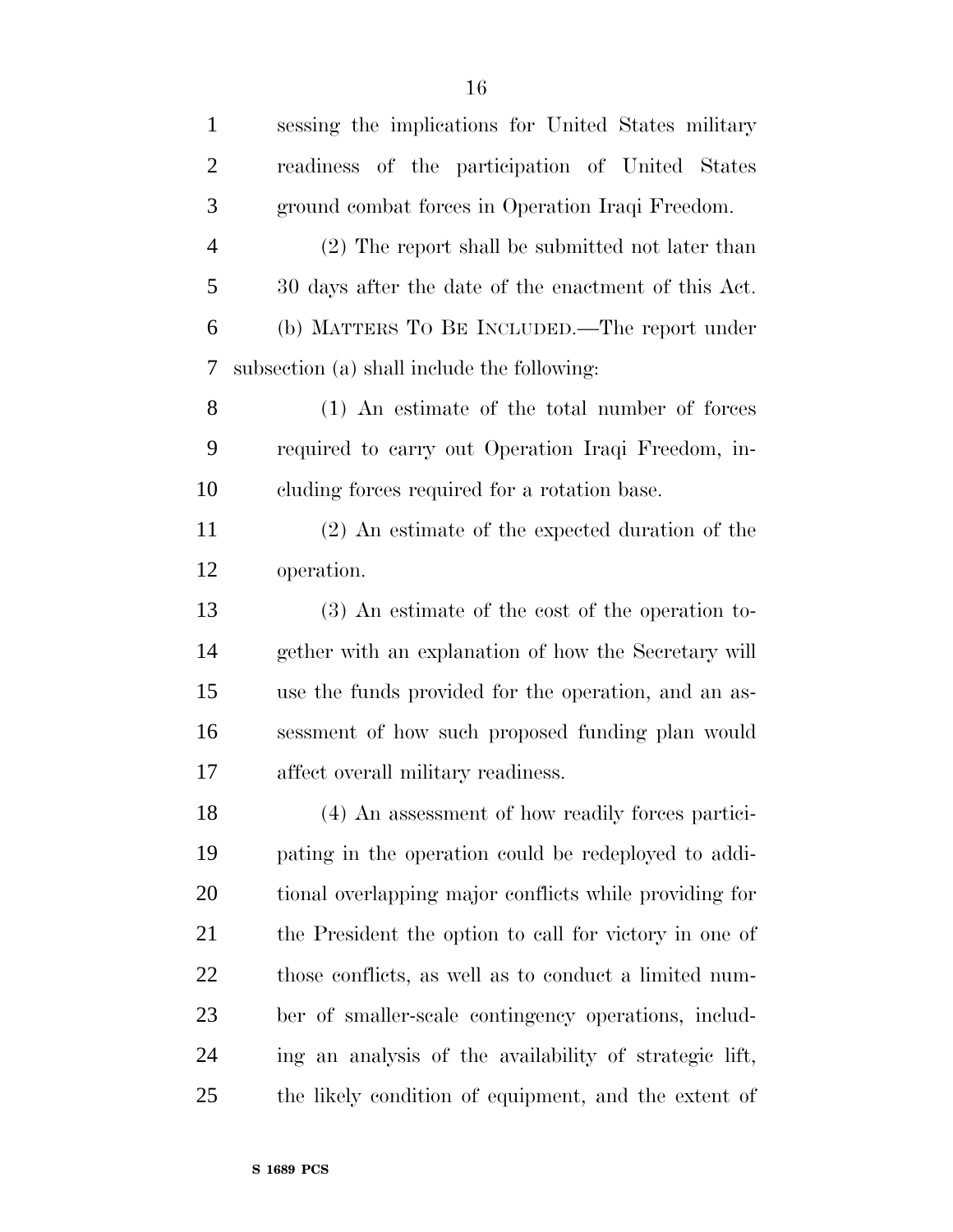retraining necessary to facilitate such a redeploy-ment.

 (5) An assessment of the effect of the operation on the general combat readiness and deployability of combat units to defend the homeland and for the Global War on Terrorism.

 (6) An assessment of the effect of the operation on the four 2001 Quadrennial Defense Review de- fense policy goals, namely assuring allies and friends, dissuading future military competitors, de- terring threats and coercion against United States interests and, if deterrence fails, decisively defeating any adversary.

 (7) An assessment of the effect the operation would have on the general combat readiness and deployability of combat units not designated to be part of the operation including active forces, reserve, and National Guard.

 (8) For current deployment and subsequent ro- tations, an assessment of the number and type of combat support and combat service support units re- quired from active forces, reserve, and National Guard, and the expected duration of each rotation.

 (9) An assessment of the degree to which the operation will require the use of reserve component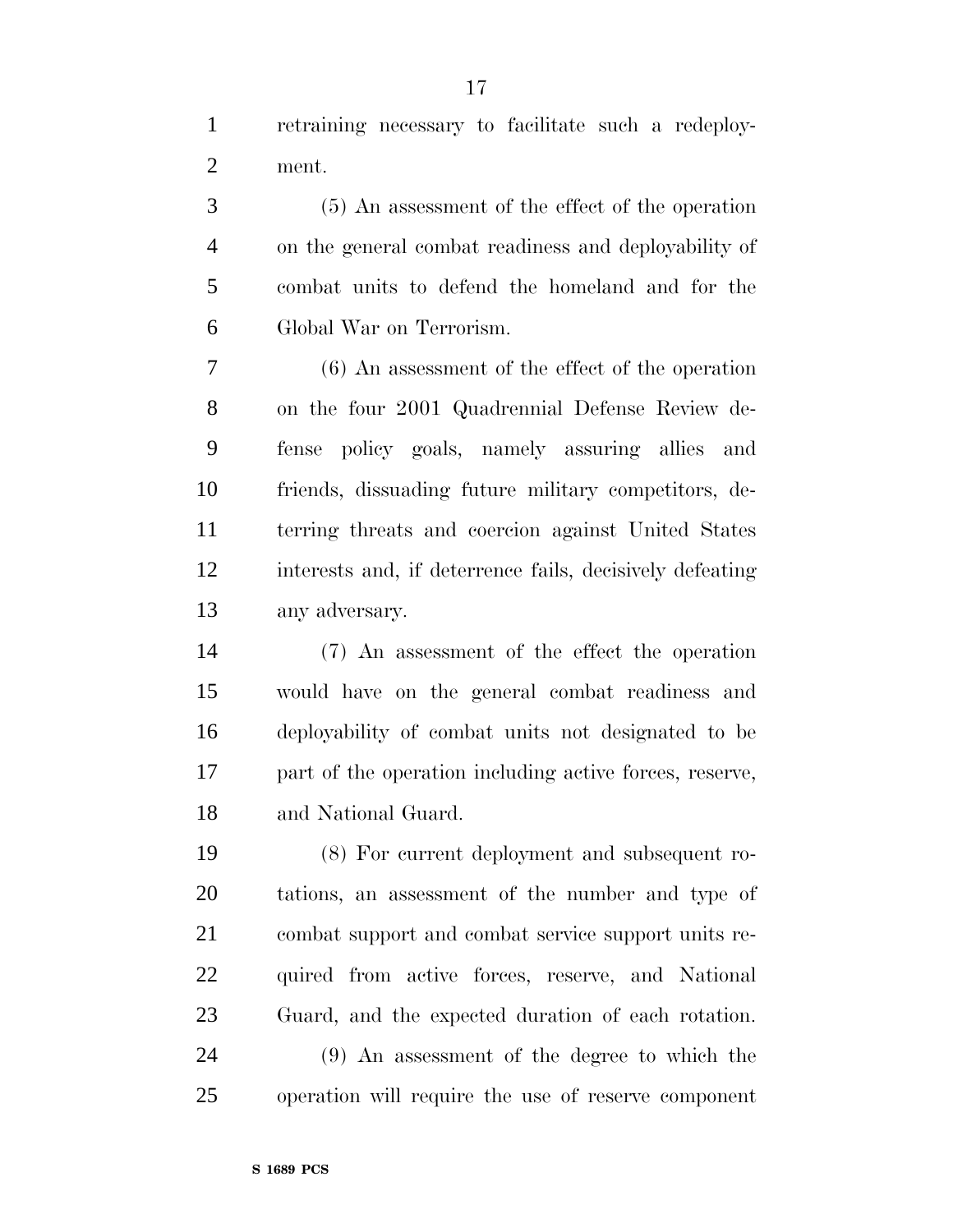| $\mathbf{1}$   | units and personnel and the use and timing of invol-     |
|----------------|----------------------------------------------------------|
| $\overline{2}$ | untary Selected Reserve callup authority as provided     |
| 3              | by section 12304 of title 10, United States Code.        |
| $\overline{4}$ | (10) An assessment of the anticipated annual             |
| 5              | cost of equipment refurbishment and replacement re-      |
| 6              | sulting from the operation.                              |
| 7              | (11) An assessment of how the increased oper-            |
| 8              | ational tempo associated with the operation would        |
| 9              | affect the mission capable readiness rates and over-     |
| 10             | all health of both strategic and theater airlift assets. |
| 11             | $(12)$ An assessment of the effect the operation         |
| 12             | will have on the ability of the United States Armed      |
| 13             | Forces, including the active forces, reserve, and Na-    |
| 14             | tional Guard, to meet recruiting goals.                  |
| 15             | $(13)$ An assessment of the effect of the oper-          |
| 16             | ation on training infrastructure and instrumentation     |
| 17             | of United States training ranges, including the ac-      |
| 18             | tive forces, reserve, and National Guard.                |
| 19             | (14) An assessment of the effect the operation           |
| 20             | will have on retention among active forces, reserve,     |
| 21             | and National Guard.                                      |
| <u>22</u>      | $(15)$ An assessment of the effect of the oper-          |
| 23             | ation on quality of life issues for active forces, re-   |
| 24             | serve, and National Guard.                               |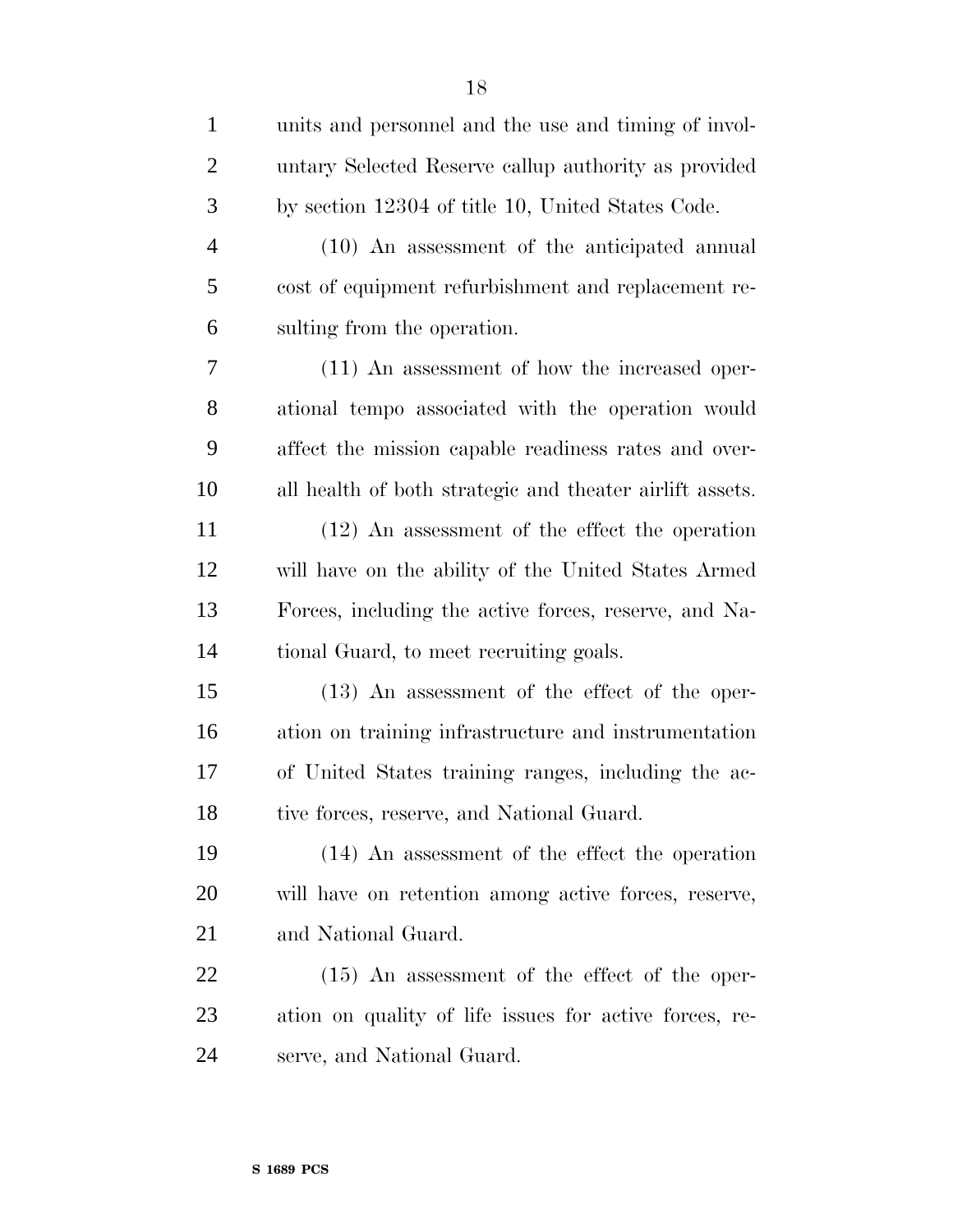| $\mathbf{1}$   | (c) FORM OF REPORT.—The report required by sub-          |
|----------------|----------------------------------------------------------|
| $\overline{2}$ | section (a) shall be submitted in unclassified form, but |
| 3              | may include a classified annex.                          |
| $\overline{4}$ | (d) CONGRESSIONAL DEFENSE COMMITTEES DE-                 |
| 5              | FINED.—In this section, the term "congressional defense  |
| 6              | committees" means-                                       |
| 7              | (1) the Committees on Armed Services and Ap-             |
| 8              | propriations of the Senate; and                          |
| 9              | (2) the Committees on Armed Services and Ap-             |
| 10             | propriations of the House of Representatives.            |
| 11             | SEC. 314. (a) Section 1075 of title 10, United States    |
| 12             | Code, is amended—                                        |
| 13             | (1) by inserting "(a) IN GENERAL.—" before               |
| 14             | "When"; and                                              |
| 15             | $(2)$ by striking the second sentence and insert-        |
| 16             | ing the following:                                       |
| 17             | "(b) EXCEPTIONS.—Subsection (a) shall not apply to       |
|                | 18 any of the following:                                 |
| 19             | $(1)$ An enlisted member, or former enlisted             |
| 20             | member, of a uniformed service who is entitled to re-    |
| 21             | tired or retainer pay or equivalent pay.                 |
| 22             | $"(2)$ An officer or former officer of a uniformed       |
| 23             | service, or an enlisted member or former enlisted        |
| 24             | member of a uniformed service not described in           |
| 25             | paragraph (1), who is hospitalized under section         |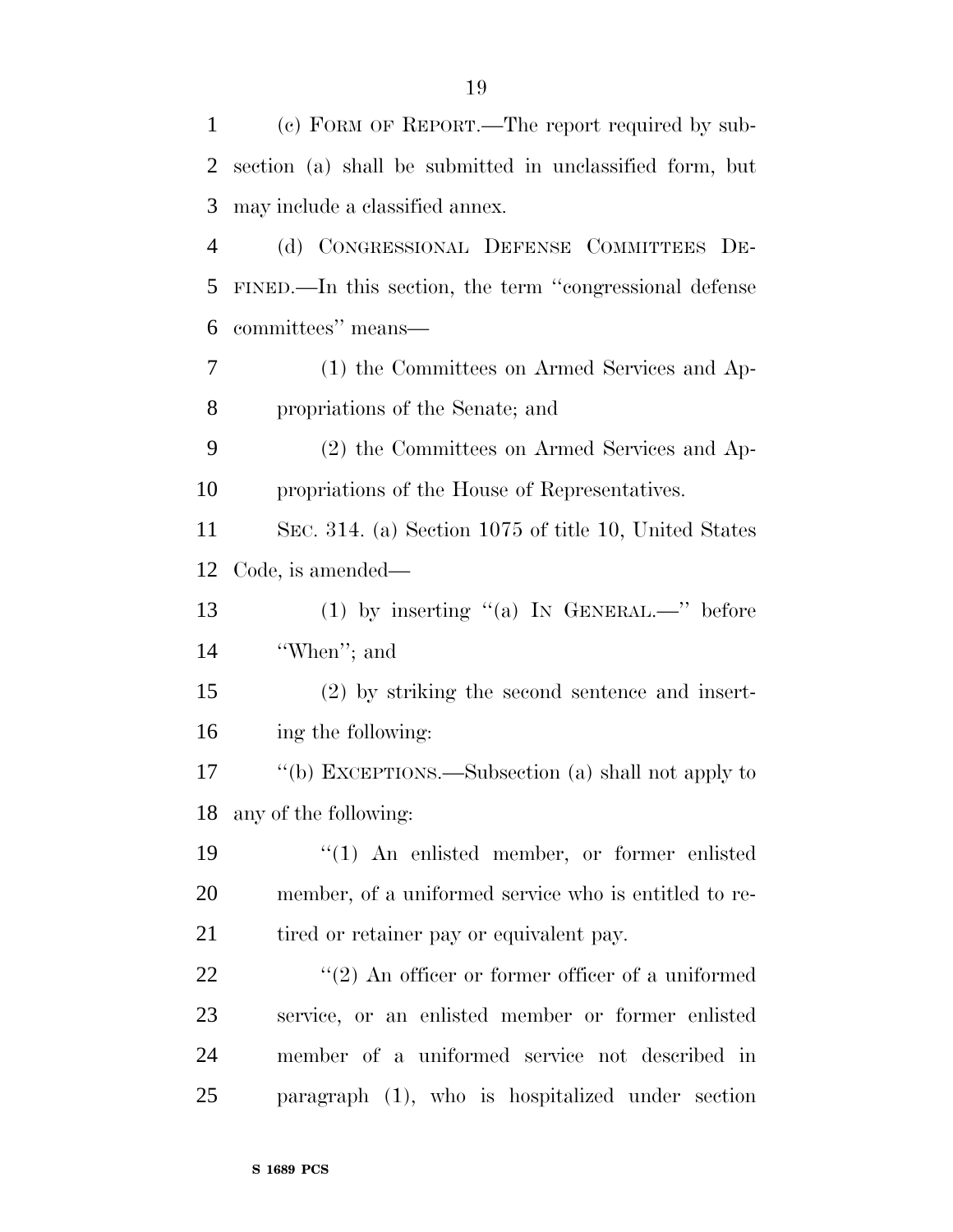| $\mathbf{1}$   | 1074 of this title because of an injury or disease in-      |
|----------------|-------------------------------------------------------------|
| $\overline{2}$ | curred (as determined under criteria prescribed by          |
| 3              | the Secretary of Defense)—                                  |
| $\overline{4}$ | $\lq\lq$ as a direct result of armed conflict;              |
| 5              | "(B) while engaged in hazardous service;                    |
| 6              | $\cdot$ (C) in the performance of duty under                |
| 7              | conditions simulating war; or                               |
| 8              | $\lq\lq$ through an instrumentality of war.".               |
| 9              | (b) Section $1075(b)$ of title 10, United States Code,      |
| 10             | as added by subsection (a), shall take effect on the date   |
| 11             | of the enactment of this Act, and shall apply with respect  |
| 12             | to injuries or diseases incurred on or after that date.     |
| 13             | SEC. 315. (a) TRANSFER AUTHORITY.—Subject to                |
| 14             | subsection (b), the Secretary of Defense may transfer not   |
| 15             | more than $$150,000,000$ of the funds appropriated in this  |
| 16             | title to the contingency construction account, authorized   |
| 17             | under section 2804 of title 10, United States Code, to      |
| 18             | carry out military construction projects not otherwise au-  |
| 19             | thorized by law. Funds so transferred shall be merged with  |
| 20             | and be available for the same purposes and the same time    |
| 21             | period as the appropriation to which transferred. The       |
| 22             | transfer authority under this section is in addition to any |
| 23             | other transfer authority available to the Department of     |
| 24             | Defense.                                                    |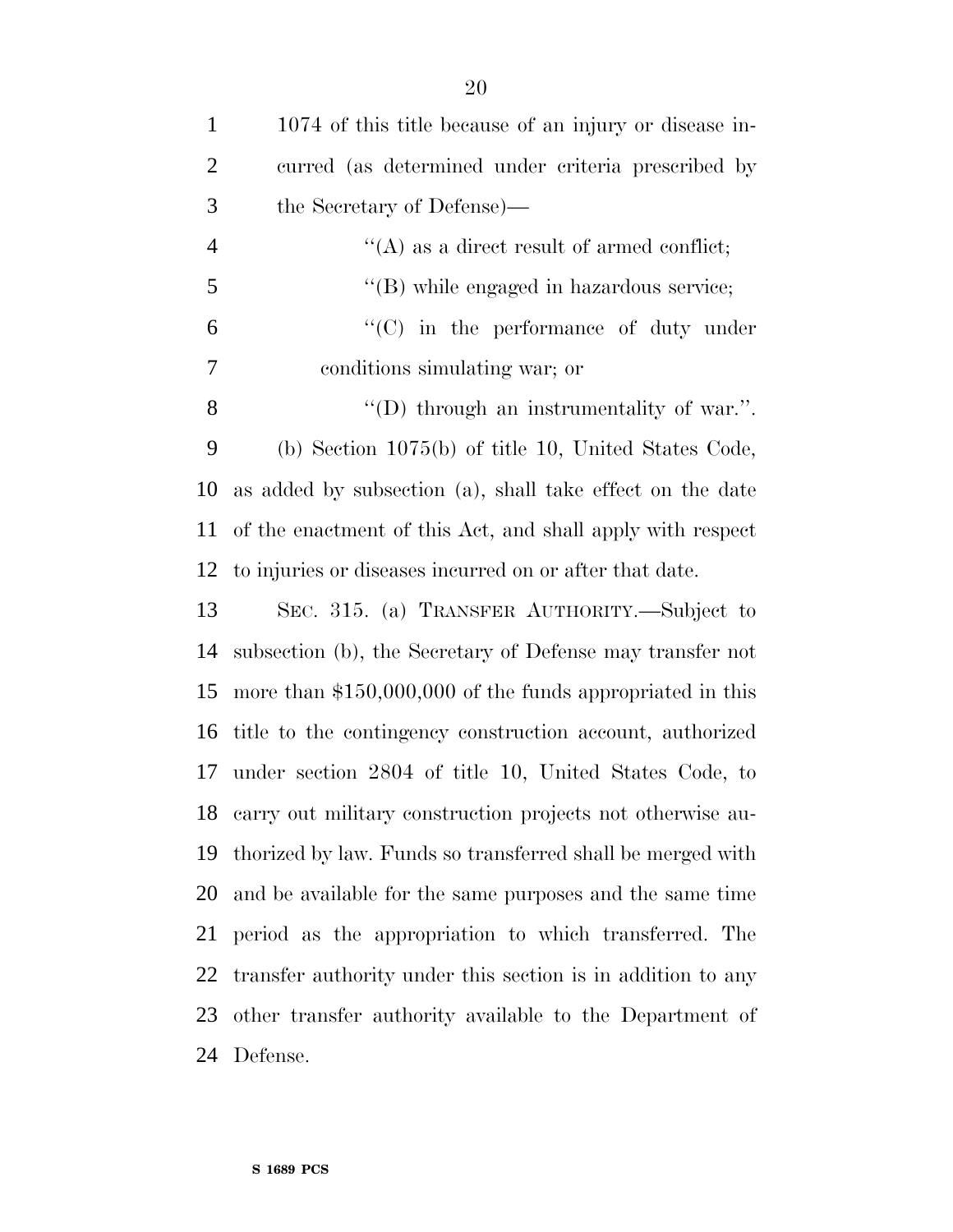(b) CONDITIONS ON TRANSFER.—A transfer of funds under subsection (a) may not be made until the end of the 7-day period beginning on the date the Secretary of Defense submits written notice to the appropriate commit- tees of Congress certifying that the transfer is necessary to respond to, or protect against, acts or threatened acts of terrorism or to support Department of Defense oper- ations in Iraq, and specifying the amounts and purposes of the transfer, including a list of proposed projects and their estimated costs.

 (c) NOTICE OF OBLIGATIONS.—Notwithstanding sec- tion 2804(b) of title 10, United States Code, when a deci- sion is made to carry out a military construction project using funds transferred to the contingency construction account under subsection (a), the Secretary of Defense shall submit written notice to the appropriate committees of Congress no later than 15 days after the obligation of the funds for the project, specifying the source of the transferred funds and the estimated cost of the project, including form 1391.

 (d) DEFINITIONS.—For purposes of this section, the terms ''appropriate committees of Congress'', ''military construction'', and ''military installation'' have the mean- ings given such terms in section 2801 of title 10, United States Code, except that, with respect to military construc-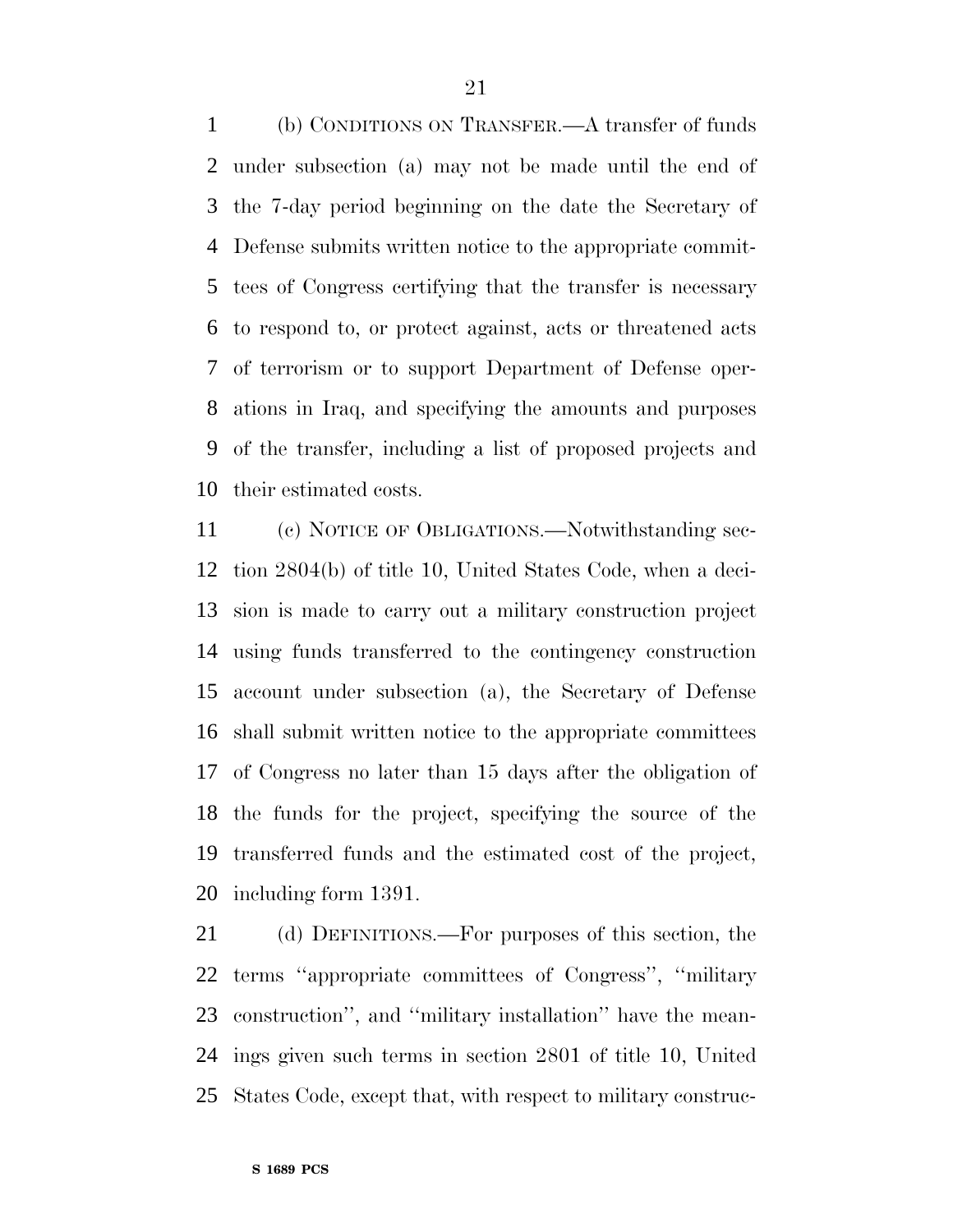tion in a foreign country, the term ''military installation'' includes not only buildings, structures, and other improve- ments to real property under the operational control of the Secretary of a military department or the Secretary of Defense, but also any building, structure, or other im- provement to real property to be used by the Armed Forces, regardless of whether such use is anticipated to be temporary or of longer duration; and further excepting that ''appropriate committees of Congress'' shall include the Subcommittees on Military Construction of the Com- mittees on Appropriations of the Senate and House of Representatives.

| 13 | TITLE II—INTERNATIONAL AFFAIRS                              |
|----|-------------------------------------------------------------|
| 14 | <b>CHAPTER 1</b>                                            |
| 15 | DEPARTMENT OF STATE                                         |
| 16 | <b>ADMINISTRATION OF FOREIGN AFFAIRS</b>                    |
| 17 | DIPLOMATIC AND CONSULAR PROGRAMS                            |
| 18 | (INCLUDING RESCISSION)                                      |
| 19 | Of the funds provided under this heading in Public          |
|    | 20 Law 108–11 (117 Stat. 561), \$35,800,000 are rescinded.  |
| 21 | For an additional amount for "Diplomatic and Con-           |
|    | 22 sular Programs", \$35,800,000, to remain available until |
|    | 23 September 30, 2005.                                      |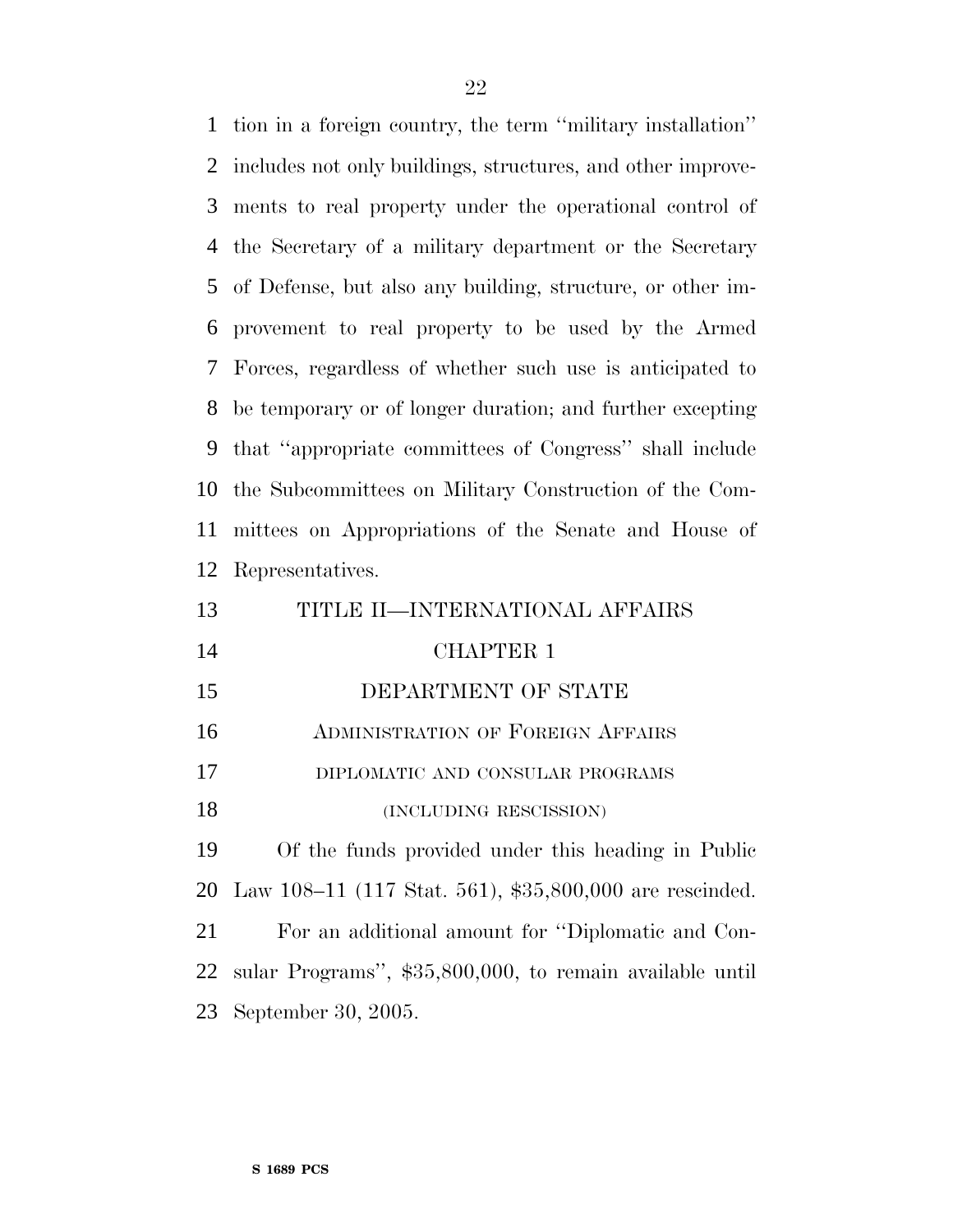EMERGENCIES IN THE DIPLOMATIC AND CONSULAR

#### 2 SERVICE

 For an additional amount for ''Emergencies in the Diplomatic and Consular Service'', \$90,500,000, to re- main available until expended: *Provided,* That of the funds made available under this heading, \$50,000,000 shall only be available for rewards: *Provided further,* That of the funds made available under this heading, \$32,000,000 is for the reimbursement of the City of New York for costs associated with the protection of foreign missions and offi- cials during the heightened state of alert following the September 11, 2001, terrorist attacks on the United States: *Provided further,* That of the funds made available under this heading, \$8,500,000 is for costs associated with the 2003 Free Trade Area of the Americas Ministerial meeting: *Provided further,* That of the funds previously ap- propriated under this heading, \$2,000,000 is for rewards for an indictee of the Special Court for Sierra Leone: *Pro- vided further,* That of prior year unobligated balances available under this heading, \$8,451,000 shall be trans- ferred to and merged with the appropriation for ''Diplo- matic and Consular Programs'' and shall be available only for the Border Security Program: *Provided further,* That the entire amount shall be available only to the extent that an official budget request for \$90,500,000, that includes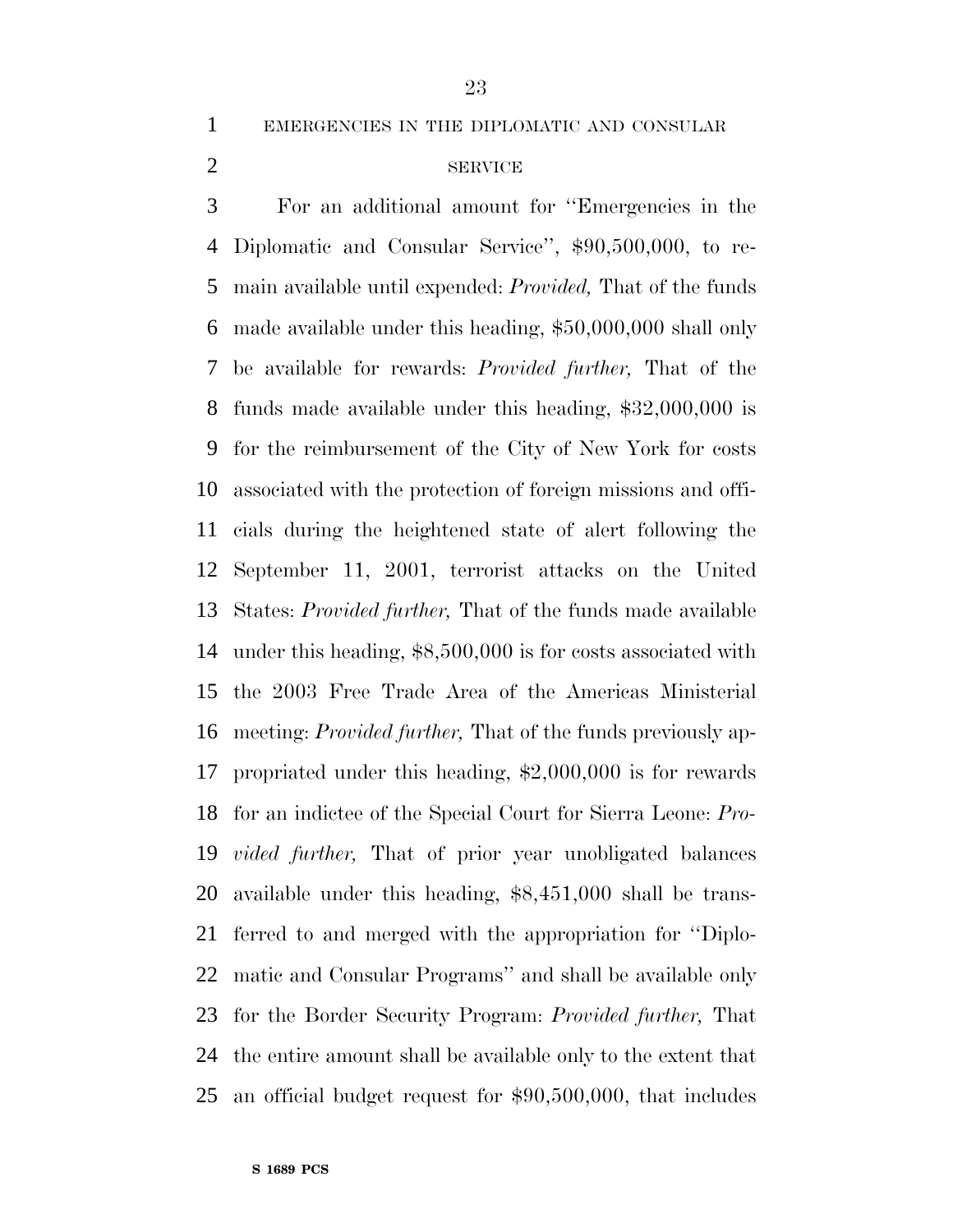designation of the entire amount of the request as an emergency requirement as defined in House Concurrent Resolution 95, the concurrent resolution on the budget for fiscal year 2004, is transmitted by the President to the Congress.

 CHAPTER 2 BILATERAL ECONOMIC ASSISTANCE FUNDS APPROPRIATED TO THE PRESIDENT UNITED STATES AGENCY FOR INTERNATIONAL DEVELOPMENT OPERATING EXPENSES OF THE UNITED STATES AGENCY FOR INTERNATIONAL DEVELOPMENT For an additional amount for ''Operating Expenses of the United States Agency for International Develop- ment'', \$40,000,000, to remain available until September 30, 2005. CAPITAL INVESTMENT FUND For an additional amount for ''Capital Investment Fund'', \$60,500,000, to remain available until expended: *Provided,* That the entire amount shall be available only to the extent that an official budget request for

 \$60,500,000, that includes designation of the entire amount of the request as an emergency requirement as defined in House Concurrent Resolution 98 (108th Con-gress), the concurrent resolution on the budget for fiscal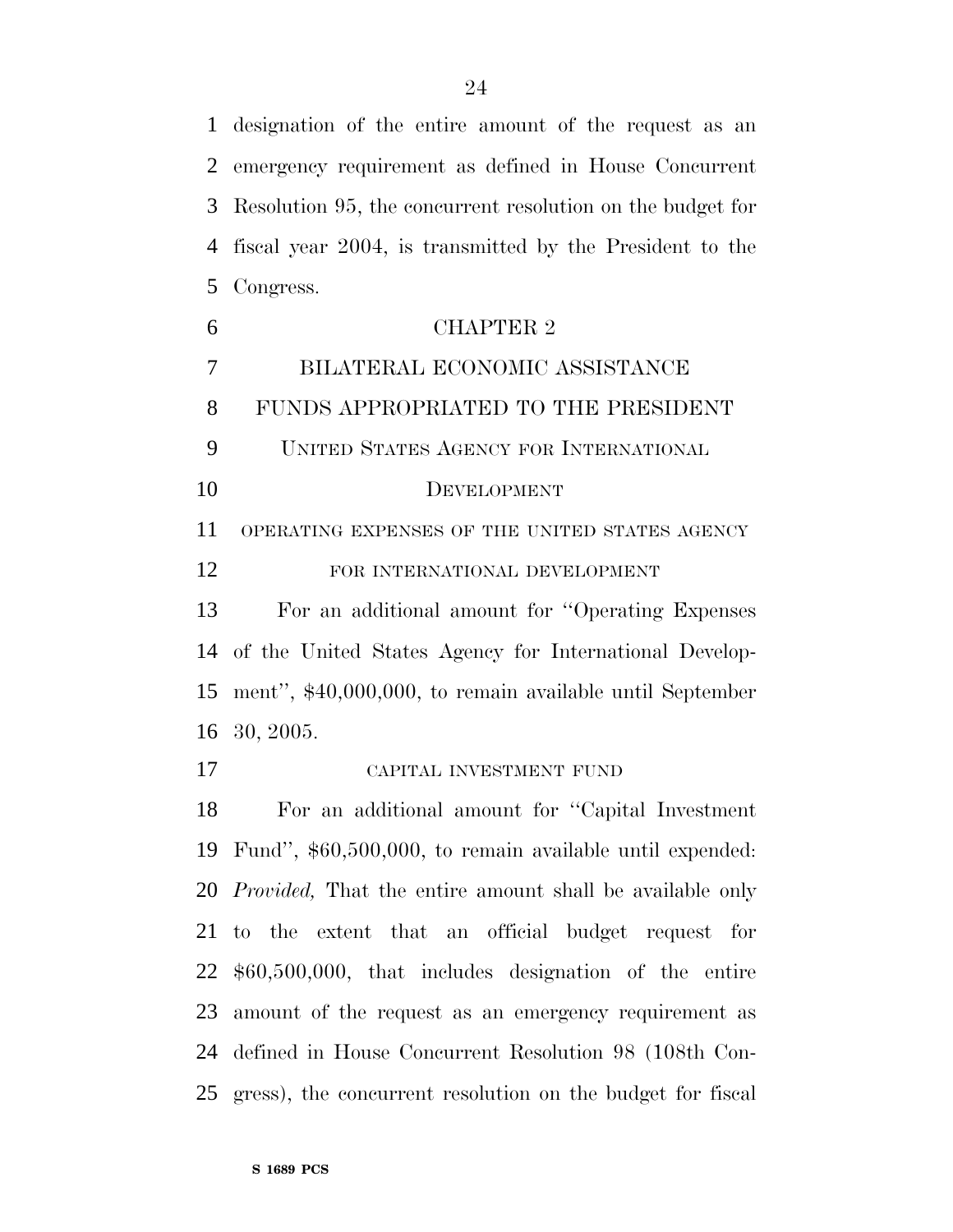year 2004, is transmitted by the President to the Con-gress.

### OTHER BILATERAL ECONOMIC ASSISTANCE FUNDS APPROPRIATED TO THE PRESIDENT

#### IRAQ RELIEF AND RECONSTRUCTION FUND

(INCLUDING TRANSFERS OF FUNDS)

 For necessary expenses for security, rehabilitation and reconstruction in Iraq, \$20,304,000,000, to remain available until expended, to be allocated as follows: \$5,136,000,000 for security, including public safety re- quirements, national security, and justice; \$5,675,000,000 for the electric sector; \$2,100,000,000 for oil infrastruc- ture; \$3,710,000,000 for public works; \$875,000,000 for water resources; \$835,000,000 for transportation and telecommunications; \$470,000,000 for housing and con- struction; \$850,000,000 for health; \$353,000,000 for pri- vate sector development; and \$300,000,000 for refugees, human rights, democracy and civil society: *Provided,* That of the funds made available pursuant to the previous pro- viso, not less than \$100,000,000 shall be made available for democracy building activities in Iraq: *Provided further,* That the Administrator of the United States Agency for International Development (USAID) shall seek to ensure that programs, projects, and activities administered by USAID in Iraq and Afghanistan comply fully with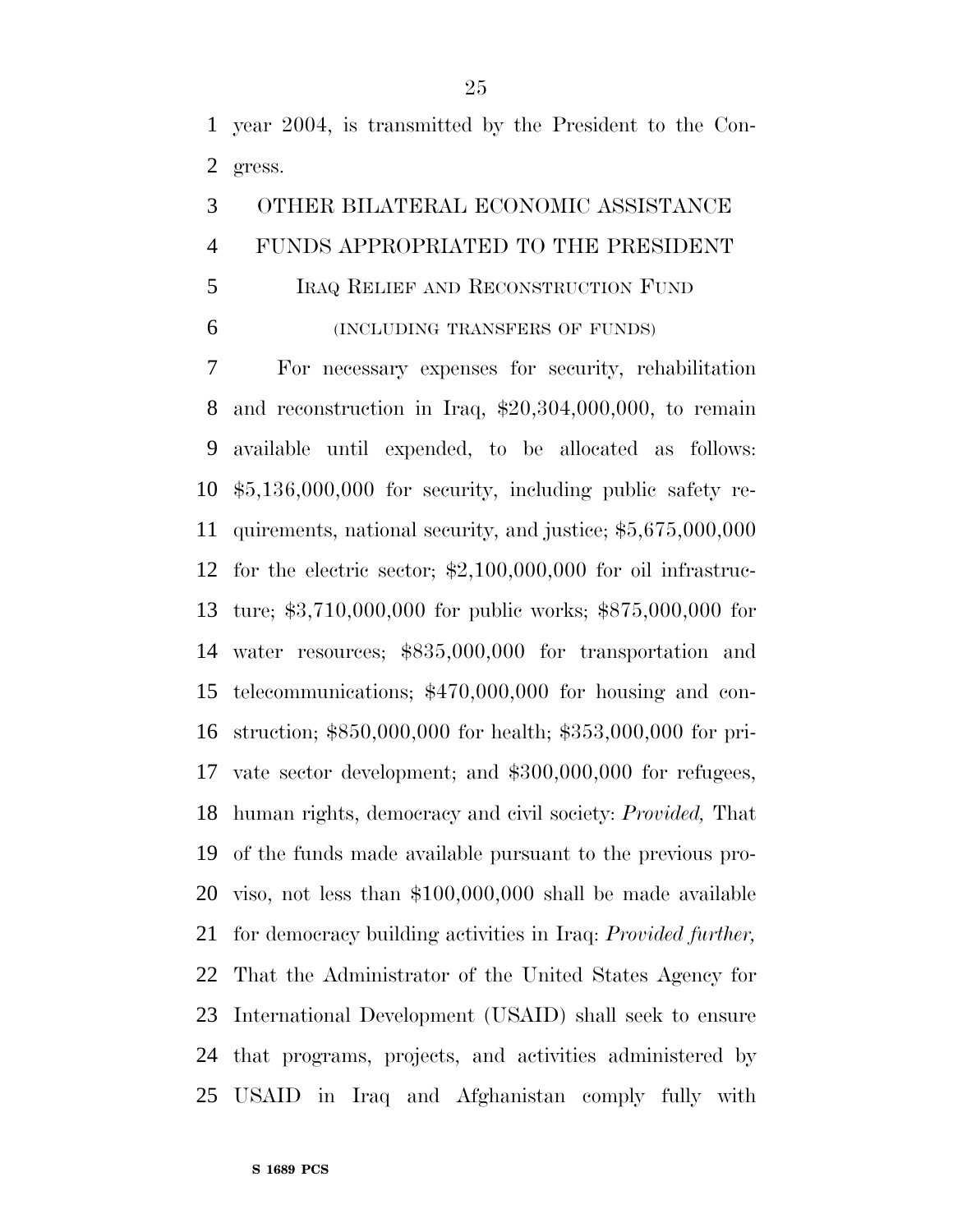USAID's ''Policy Paper: Disability'' issued on September 12, 1997: *Provided further,* That the Administrator shall submit a report to the Committees on Appropriations not later than December 31, 2004, describing the manner in which the needs of people with disabilities were met in the development and implementation of USAID programs, projects, and activities in Iraq and Afghanistan in fiscal year 2004: *Provided further,* That the Administrator, not later than 180 days after enactment of this Act and in consultation, as appropriate, with other appropriate de- partments and agencies, the Architectural and Transpor- tation Barriers Compliance Board, and nongovernmental organizations with expertise in the needs of people with disabilities, shall develop and implement appropriate standards for access for people with disabilities for con- struction projects funded by USAID: *Provided further,* That of the funds appropriated under this heading, assist- ance shall be made available for Iraqi civilians who have suffered losses as a result of military operations: *Provided further,* That not later than 90 days after enactment of this Act the Secretary of State, in consultation with the Secretary of Defense, shall submit a report to the Commit- tees on Appropriations describing the progress made to- ward indicting and trying leaders of the former Iraqi re-gime for war crimes, genocide, or crimes against human-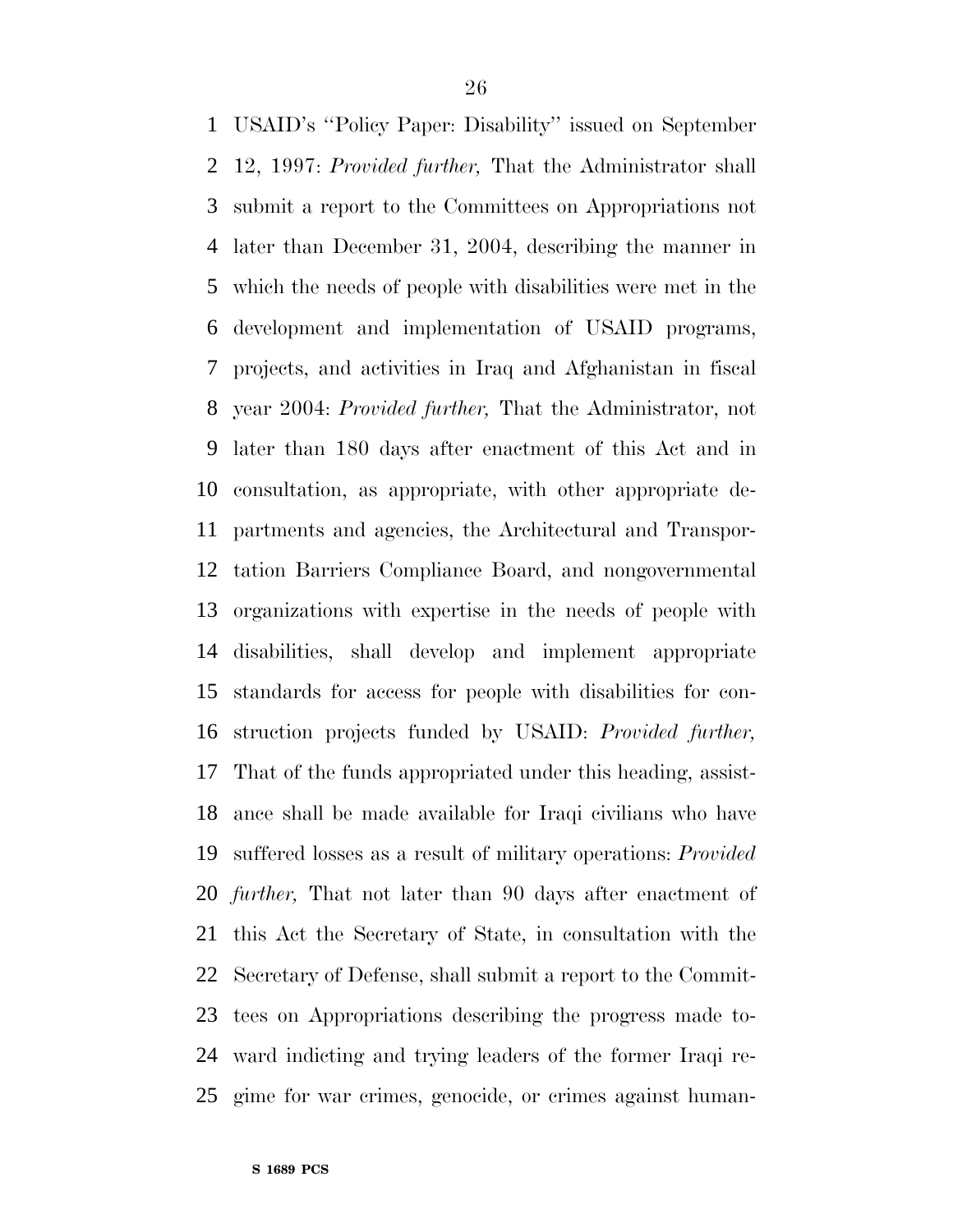ity: *Provided further,* That notwithstanding any provision of this chapter, none of the funds appropriated under this heading may be made available to enter into any contract or follow-on contract that uses other than full and open competitive contracting procedures as defined in 41 U.S.C. 403(6): *Provided further,* That the President may waive the requirements of the previous proviso if he deter- mines that it is necessary to do so as a result of unfore- seen or emergency circumstances: *Provided further,* That the President may reallocate funds provided under this heading: *Provided further,* That these funds may be trans- ferred to any Federal account for any Federal Government activity to accomplish the purposes provided herein: *Pro- vided further,* That upon a determination that all or part of the funds so transferred from this appropriation are not necessary for the purposes provided herein, such amounts may be transferred back to this appropriation: *Provided further,* That contributions of funds for the pur- poses provided herein from any person, foreign govern- ment, or international organization, may be credited to this Fund and used for such purposes: *Provided further,* That funds appropriated under this heading or transferred or reallocated under provisions of this chapter or section 632 of the Foreign Assistance Act of 1961 that are made available for assistance for Iraq shall be subject to notifi-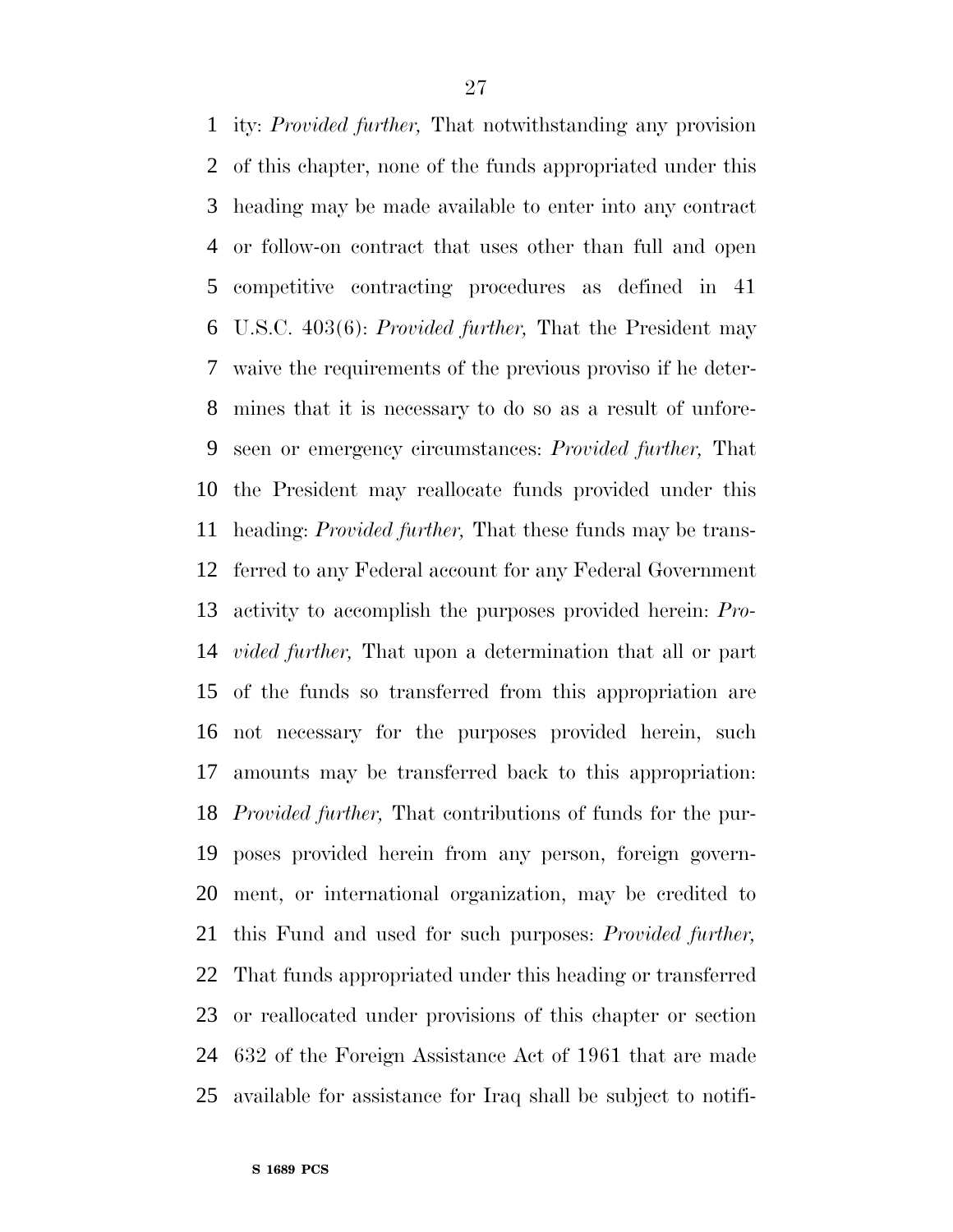cations of the Committees on Appropriations, except that the notifications shall be transmitted at least 5 days in advance of the obligation of funds: *Provided further,* That the Coalition Provisional Authority shall work, in conjunc- tion with relevant Iraqi officials, to ensure that a new Iraqi constitution preserves full rights to religious freedom for all individuals, including a prohibition on laws that would criminalize blasphemy and apostasy: *Provided fur- ther,* That not later than 90 days after enactment of this Act and every 90 days thereafter until the ratification of a new Iraqi constitution, the President shall report to the appropriate Committees of the Congress, on efforts by the Coalition Provisional Authority and relevant Iraqi officials to ensure that the Iraqi constitution preserves religious freedom.

#### 16 ECONOMIC SUPPORT FUND

 For an additional amount for ''Economic Support Fund'', \$422,000,000, to remain available until Sep- tember 30, 2005, for accelerated assistance for Afghani- stan: *Provided,* That these funds are available notwith- standing section 660 of the Foreign Assistance Act of 22 1961, and section  $620(q)$  of that Act or any comparable provision of law: *Provided further,* That these funds may be used for activities related to disarmament, demobiliza-tion, and reintegration of militia combatants, including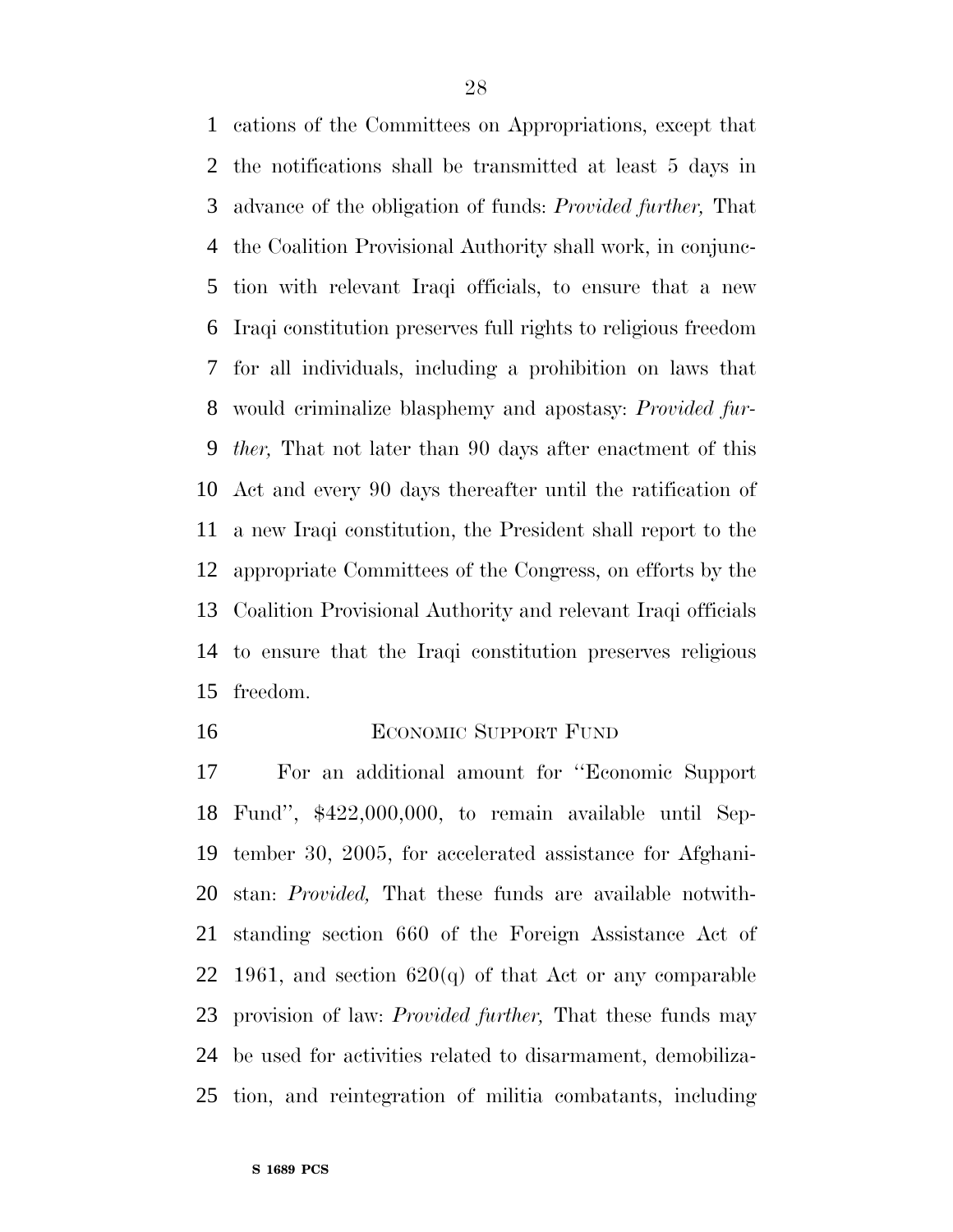registration of such combatants, notwithstanding section 531(e) of the Foreign Assistance Act of 1961: *Provided further,* That not to exceed \$200,000,000 appropriated under this heading in the Foreign Operations, Export Fi- nancing, and Related Programs Appropriations Act, 2004, may be used for the costs, as defined in section 502 of the Congressional Budget Act of 1974, of modifying direct loans and guarantees for Pakistan: *Provided further,* That amounts that are made available under the previous pro- viso for the cost of modifying direct loans and guarantees shall not be considered ''assistance'' for the purposes of provisions of law limiting assistance to a country.

### UNITED STATES EMERGENCY FUND FOR COMPLEX FOREIGN CRISES

 For necessary expenses to enable the President to re- spond to or prevent unforeseen complex foreign crises, \$100,000,000, to remain available until expended: *Pro- vided,* That funds appropriated under this heading may be made available only pursuant to a determination, after consultation with the Committees on Appropriations, by the President that it is in the national interest to furnish assistance on such terms and conditions as he may deter- mine for such purposes, including support for peace and humanitarian intervention operations: *Provided further,* That none of these funds shall be available to respond to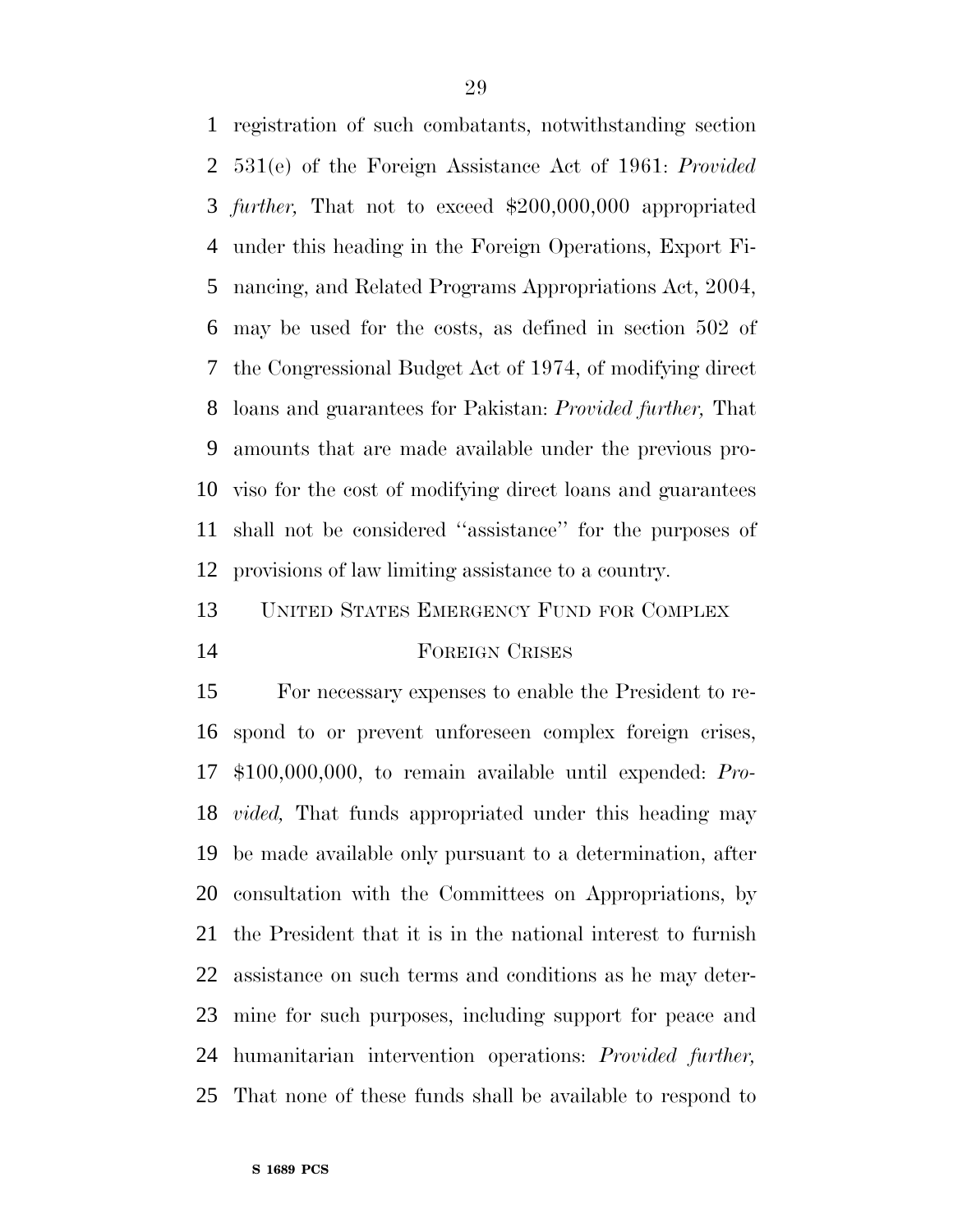natural disasters: *Provided further,* That from these funds the President may make allocations to Federal agencies to carry out the authorities provided under this heading: *Provided further,* That funds appropriated under this heading shall be subject to the same conditions as those contained under the same heading in chapter 5 of title I of S. 762, as reported by the Committee on Appropria- tions on April 1, 2003: *Provided further,* That the Presi- dent may furnish assistance under this heading notwith- standing any other provision of law: *Provided further,* That the provisions of section 553 of Division E of Public Law 108–7, or any comparable provision of law enacted subse- quent to the enactment of that Act, shall be applicable to funds appropriated under this heading: *Provided fur- ther,* That funds appropriated under this heading shall be subject to the regular notification procedures of the Com- mittees on Appropriations, except that notifications shall be transmitted at least 5 days in advance of the obliga- tions of funds: *Provided further,* That the requirements of the previous proviso may be waived if failure to do so would pose a substantial risk to human health and welfare: *Provided further,* That in case of any such waiver, notifica- tion to the Committees on Appropriations shall be pro- vided as early as practicable, but in no event later than 3 days after taking the action to which such notification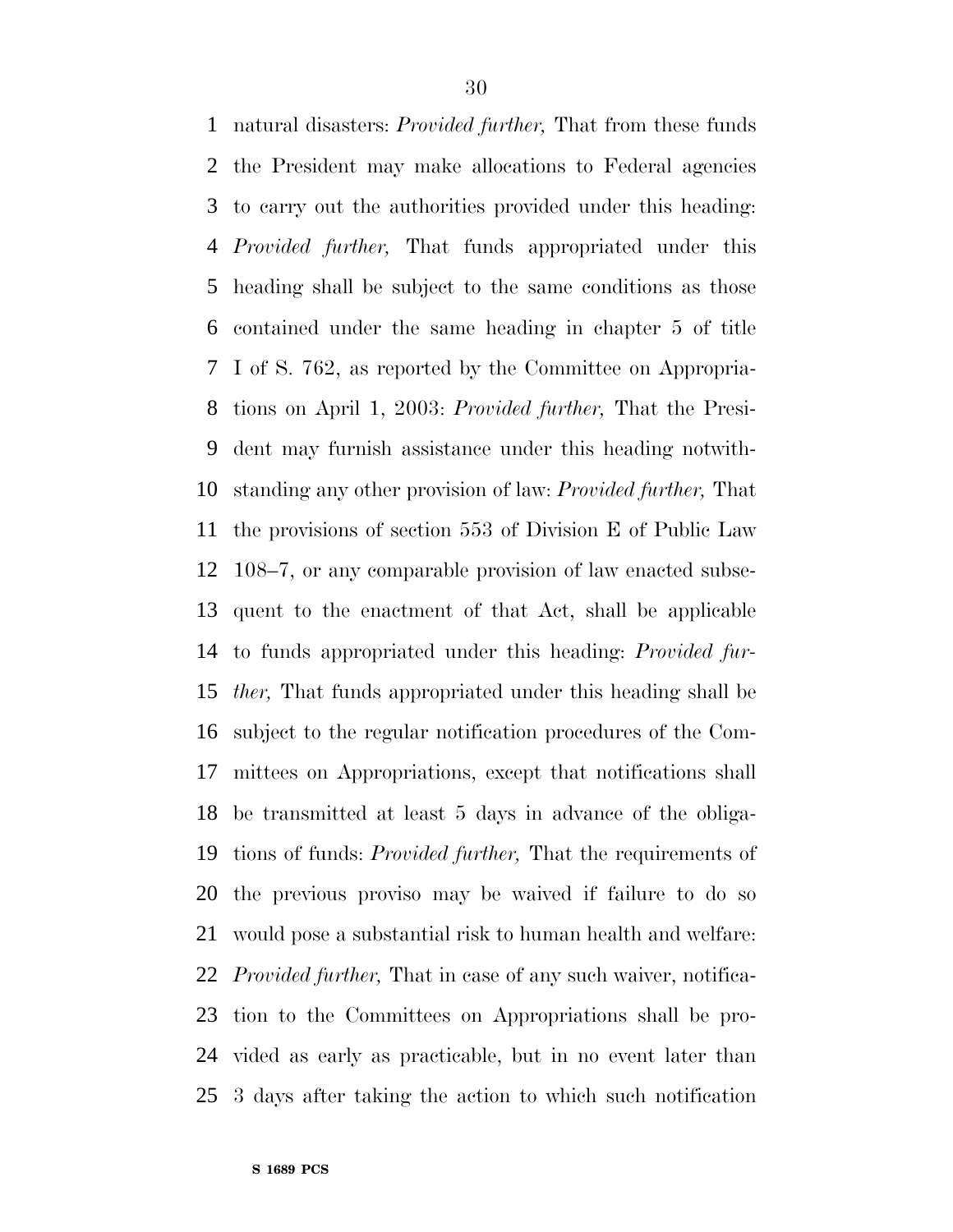requirement was applicable, in the context of such cir- cumstances necessitating such waiver: *Provided further,* That any notification provided pursuant to such waiver shall contain an explanation of the emergency cir-cumstances.

| 6              | DEPARTMENT OF STATE                                        |
|----------------|------------------------------------------------------------|
| $\overline{7}$ | INTERNATIONAL NARCOTICS CONTROL AND LAW                    |
| 8              | <b>ENFORCEMENT</b>                                         |
| 9              | For an additional amount for "International Nar-           |
| 10             | cotics Control and Law Enforcement", \$120,000,000, to     |
| 11             | remain available until September 30, 2004, for accelerated |
| 12             | assistance for Afghanistan.                                |
| 13             | NONPROLIFERATION, ANTI-TERRORISM, DEMINING AND             |
| 14             | <b>RELATED PROGRAMS</b>                                    |
| 15             | an additional amount for "Nonproliferation,<br>For         |
| 16             | Anti-Terrorism, Demining and Related Programs",            |
| 17             | \$35,000,000, for accelerated assistance for Afghanistan.  |
| 18             | MILITARY ASSISTANCE                                        |
| 19             | FUNDS APPROPRIATED TO THE PRESIDENT                        |
| 20             | FOREIGN MILITARY FINANCING PROGRAM                         |
| 21             | For an additional amount for the "Foreign Military"        |
| 22             | Financing Program", \$222,000,000, for accelerated as-     |
| 23             | sistance for Afghanistan.                                  |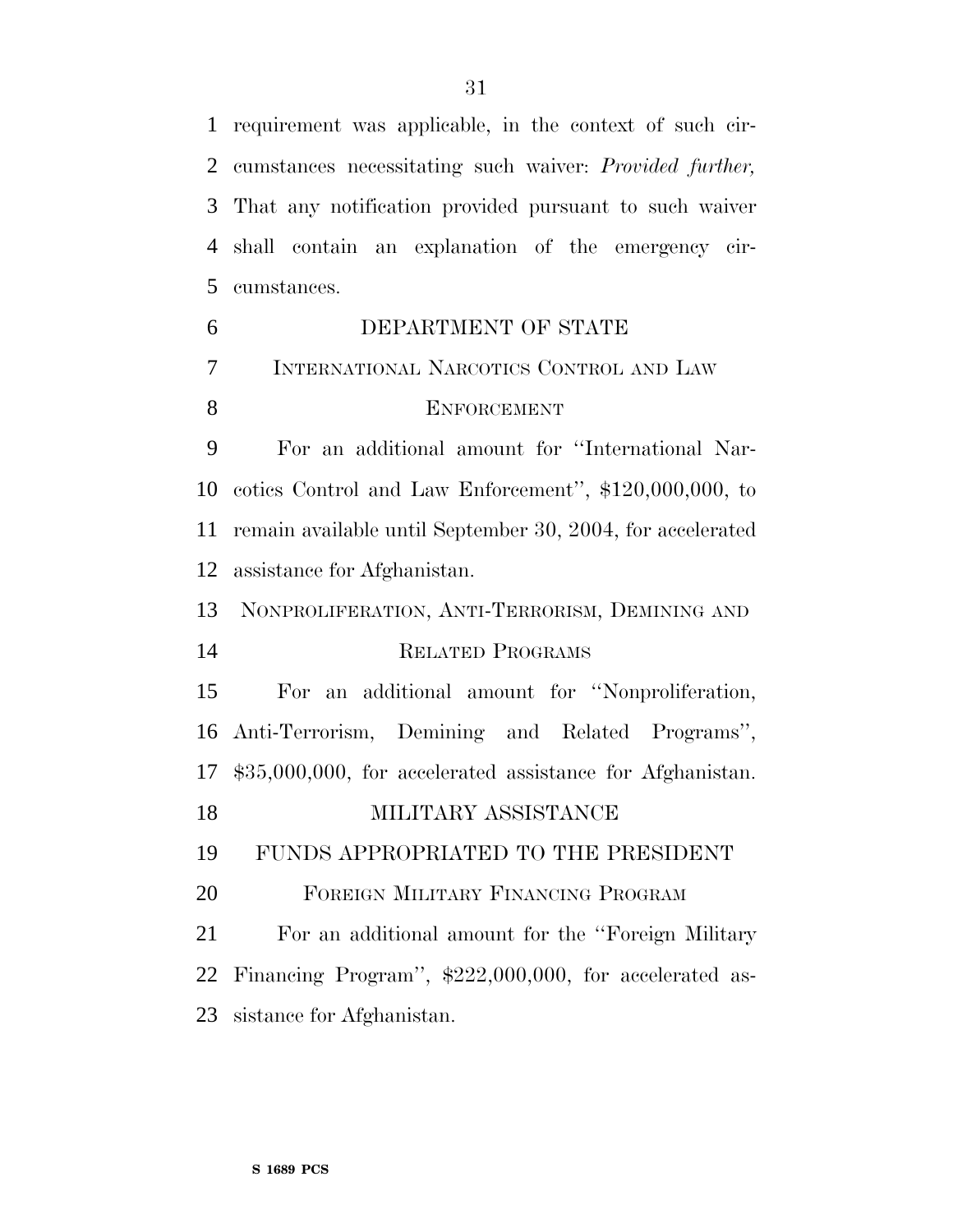#### PEACEKEEPING OPERATIONS

 For an additional amount for ''Peacekeeping Oper- ations'', \$50,000,000, to support the global war on ter-rorism.

#### CHAPTER 3

#### GENERAL PROVISIONS, THIS TITLE

 SEC. 2301. In addition to transfer authority other- wise provided in chapter 2 of this title, any appropriation made available in chapter 2 of this title may be transferred between such appropriations, to be available for the same purposes and the same time as the appropriation to which transferred: *Provided,* That the total amount transferred pursuant to this section shall not exceed \$200,000,000: *Provided further,* That the Secretary of State shall consult with the Committees on Appropriations prior to exercising the authority contained in this section: *Provided further,* That funds made available pursuant to the authority of this section shall be subject to the regular notification pro- cedures of the Committees on Appropriations, except that notification shall be transmitted at least 5 days in advance of the obligation of funds.

 SEC. 2302. Assistance or other financing under chap- ter 2 of this title may be provided for Iraq, notwith- standing any other provision of law: *Provided,* That funds made available for Iraq pursuant to this authority shall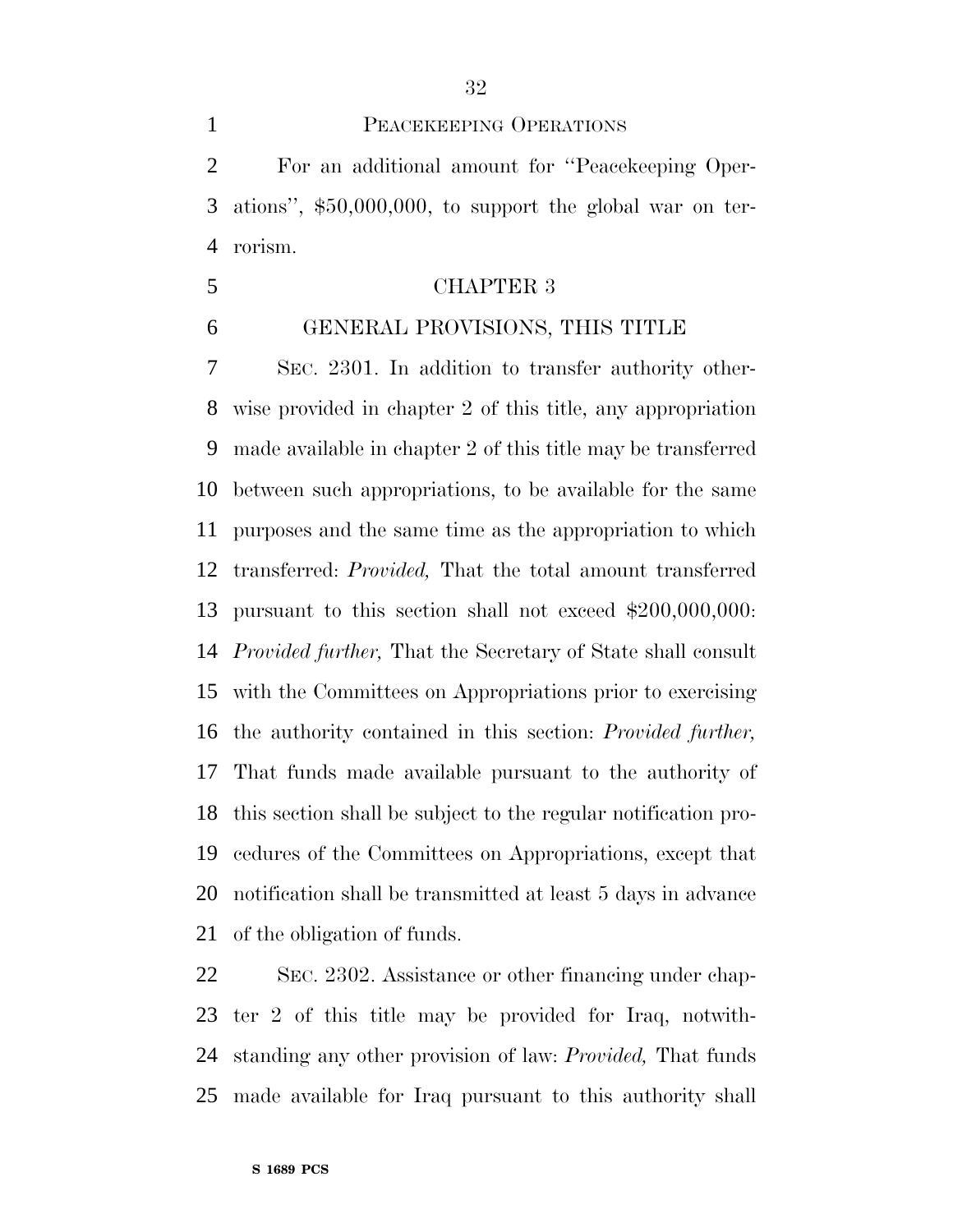be subject to the regular reprogramming notification pro- cedures of the Committees on Appropriations and section 634A of the Foreign Assistance Act of 1961, except that notification shall be transmitted at least 5 days in advance of obligation: *Provided further,* That the notification re- quirements of this section may be waived if failure to do so would pose a substantial risk to human health or wel- fare: *Provided further,* That in case of any such waiver, notification to the appropriate congressional committees shall be provided as early as practicable, but in no event later than 3 days after taking the action to which such notification requirement was applicable, in the context of circumstances necessitating such waiver: *Provided further,* That any notification provided pursuant to such a waiver shall contain an explanation of the emergency cir-cumstances.

 SEC. 2303. Funds made available in chapter 2 of this title are made available notwithstanding section 10 of Public Law 91–672 and section 15 of the State Depart-ment Basic Authorities Act of 1956, as amended.

 SEC. 2304. Section 1503 of Public Law 108–11 is amended by, in the last proviso, striking ''2004'' and in-serting in lieu thereof ''2005''.

 SEC. 2305. Section 1504 of Public Law 108–11 is amended by—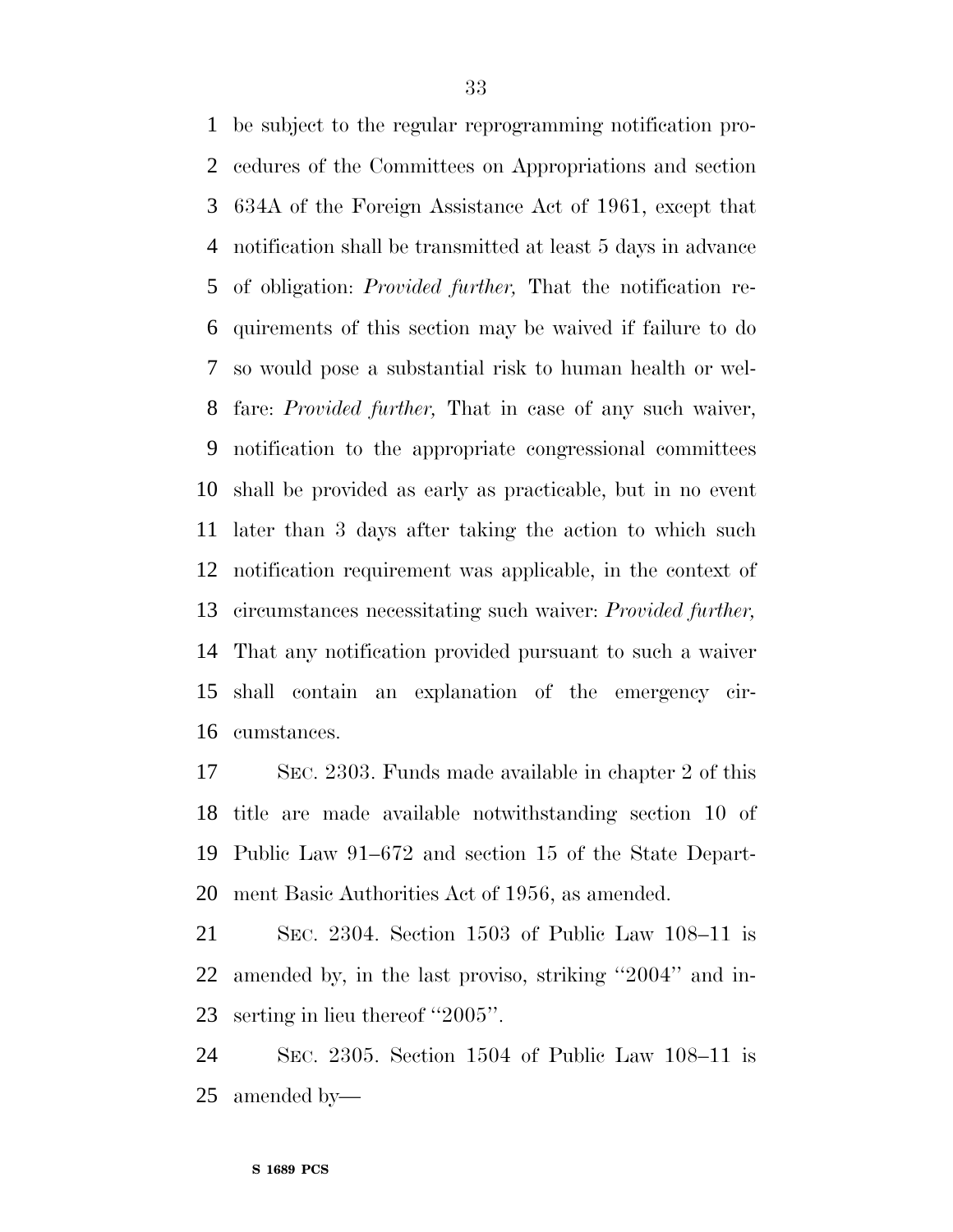| $\mathbf{1}$   | (1) in the first proviso, striking "Iraqi military           |
|----------------|--------------------------------------------------------------|
| $\overline{2}$ | or police force" and inserting in lieu thereof "Iraqi        |
| $\mathfrak{Z}$ | military, private security force, other official security    |
| $\overline{4}$ | forces, police force, or forces from other countries in      |
| 5              | Iraq supporting United States efforts in Iraq''; and         |
| 6              | $(2)$ in the last proviso, striking "2004" and in-           |
| 7              | serting in lieu thereof "2005".                              |
| 8              | SEC. 2306. Public Law $107-57$ is amended—                   |
| 9              | $(1)$ in section 1(b), by striking "2003" wherever           |
| 10             | appearing (including in the caption), and inserting          |
| 11             | in lieu thereof "2004";                                      |
| 12             | $(2)$ in section 3(2), by striking "Foreign Oper-            |
| 13             | ations, Export Financing, and Related Programs               |
| 14             | Appropriations Act, 2002, as is" and inserting in            |
| 15             | lieu thereof "annual foreign operations, export fi-          |
| 16             | nancing, and related programs appropriations Acts            |
| 17             | for fiscal years $2002$ , $2003$ , and $2004$ , as are"; and |
| 18             | $(3)$ in section 6, by striking "2003" and insert-           |
| 19             | ing in lieu thereof "2004".                                  |
| 20             | SEC. 2307. Notwithstanding any other provision of            |
| 21             | law, the Overseas Private Investment Corporation is au-      |
| 22             | thorized to undertake any program authorized by title IV     |
| 23             | of the Foreign Assistance Act of 1961 in Iraq.               |
| 24             | SEC. 2308. Funds appropriated by chapter 2 of this           |
| 25             | title under the headings "Economic Support Fund",            |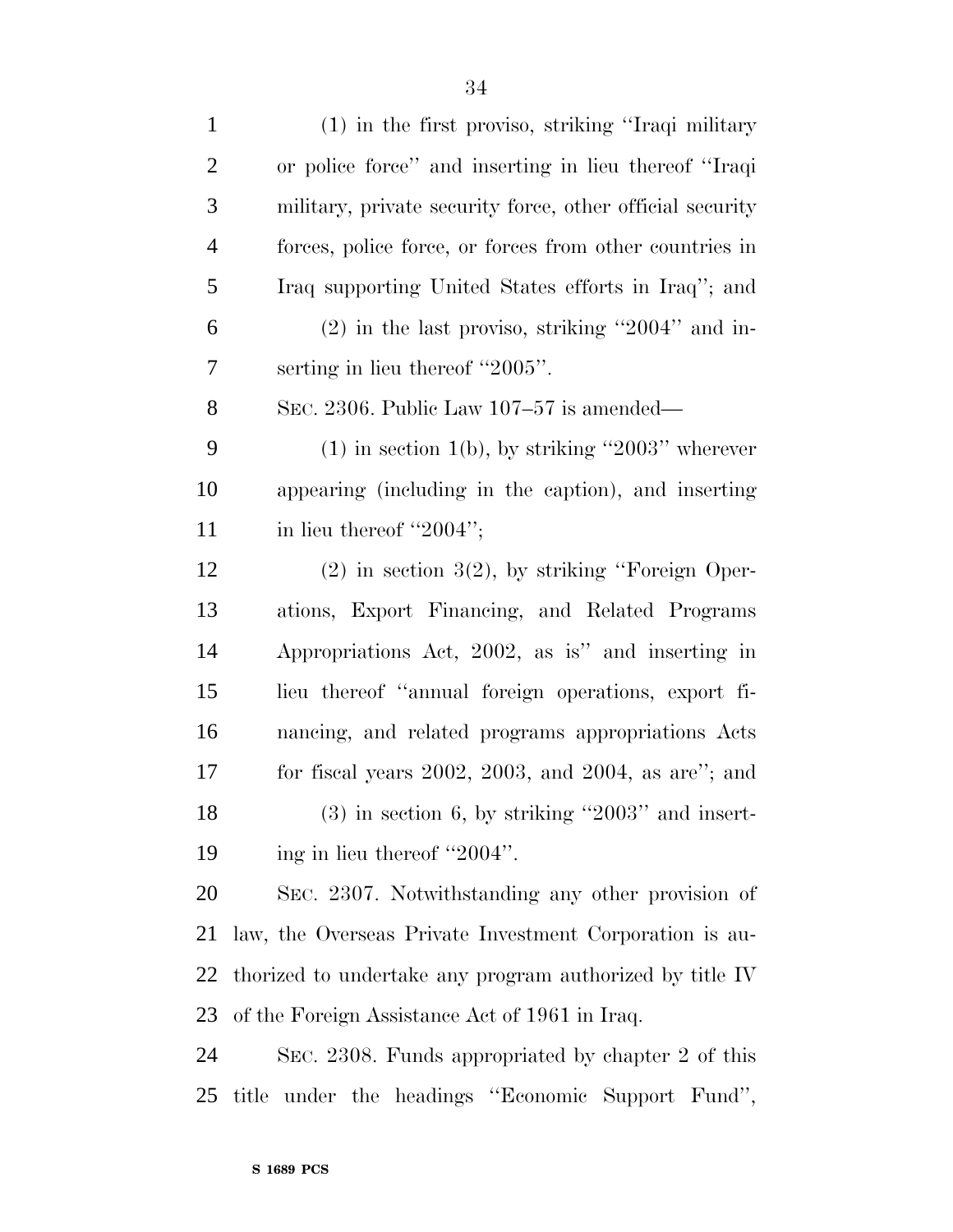''International Narcotics Control and Law Enforcement'', Peacekeeping Operations'', and ''Foreign Military Financ- ing Program'' shall be subject to the regular notification procedures of the Committees on Appropriations.

 SEC. 2309. (a) The Coalition Provisional Authority (CPA) shall, on a monthly basis, submit a report to the Committees on Appropriations which details, for the pre- ceding month, Iraqi oil production and oil revenues, and uses of such revenues.

 (b) The first report required by subsection (a) shall be submitted not later than 30 days after enactment of this Act.

 (c) The reports required by this section shall also be made publicly available, including through the CPA's Internet website.

 SEC. 2310. None of the funds made available by this Act or any unexpended funds provided in Public Law 108– 11 may be made available to pay any costs associated with debts incurred by the former government of Saddam Hus-sein.

 SEC. 2311. Title III of Public Law 107–327 is amended as follows by inserting the following new section: **''SEC. 304. REPORTS.** 

 ''The Secretary of State shall submit reports to the Committees on Foreign Relations and Appropriations of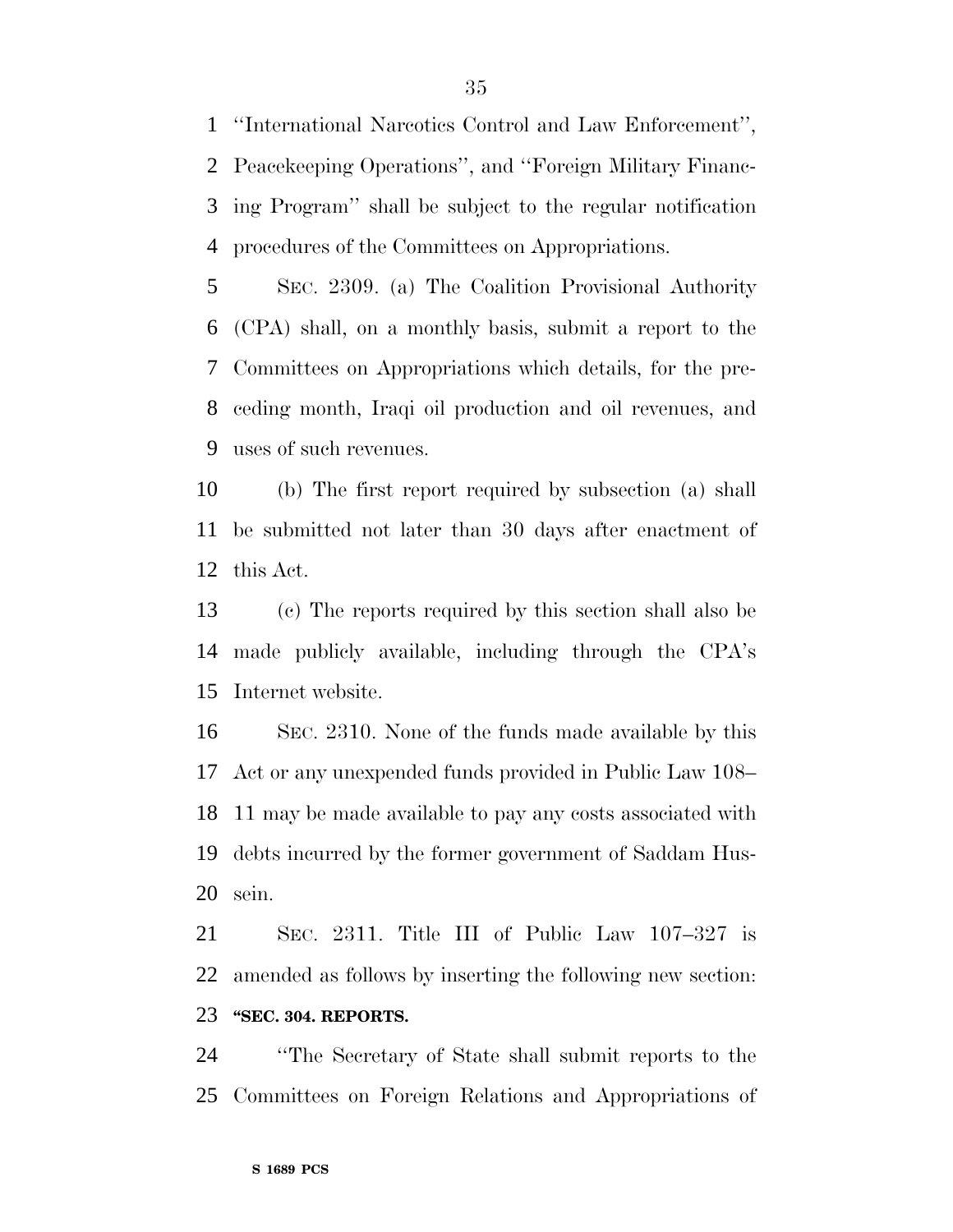the Senate, and the Committees on International Rela- tions and Appropriations of the House of Representatives on progress made in accomplishing the 'Purposes of As- sistance' set forth in section 102 of this Act utilizing as- sistance provided by the United States for Afghanistan. The first report shall be submitted no later than December 31, 2003, and subsequent reports shall be submitted in conjunction with reports required under section 303 of this title and thereafter through December 31, 2004.''.

SEC. 2312. (a) NEW OFFENSE.—

 (1) IN GENERAL.—Chapter 47 of title 18, 5 United States Code, is amended by adding at the end the following:

 **''SEC. 1037. WAR PROFITEERING AND FRAUD RELATING TO MILITARY ACTION, RELIEF, AND RECON-STRUCTION EFFORTS IN IRAQ.** 

 ''(a) Whoever, in any matter involving a contract or the provision of goods or services, directly or indirectly, in connection with the war, military action, or relief or reconstruction activities in Iraq, knowingly and willfully—

21  $\frac{u(1)}{2}$  executes or attempts to execute a scheme or artifice to defraud the United States or Iraq;

23 "(2) falsifies, conceals, or covers up by any trick, scheme or device a material fact;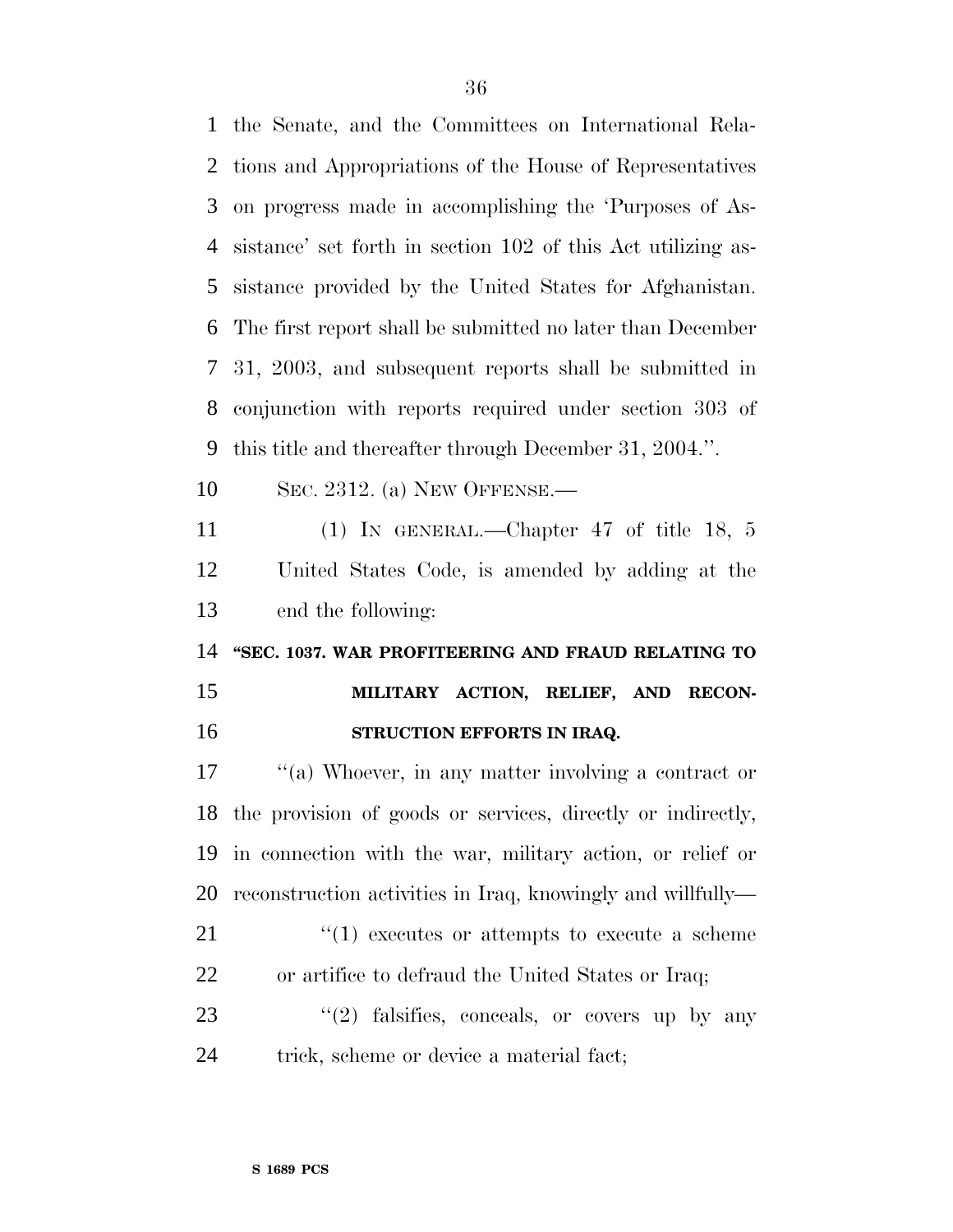1 ''(3) makes any materially false, fictitious, or fraudulent statements or representations, or makes or uses any materially false writing or document knowing the same to contain any materially false, fictitious, or fraudulent statement or entry; or ''(4) materially overvalues any good or service with the specific intent to excessively profit from the

 war, military action, or relief or reconstruction ac-tivities in Iraq;

 ''shall be fined not more than \$1,000,000 or imprisoned not more than 20 years, or both. In lieu of a fine otherwise authorized by this section, a defendant who derives profits or other proceeds from an offense under this section may be fined not more than twice the gross profits or other proceeds.

 ''(b) EXTRATERRITORIAL JURISDICTION.—There is extraterritorial Federal jurisdiction over an offense under this section.

 ''(c) VENUE.—A prosecution for an offense under this section may be brought—

21  $\frac{1}{2}$  (1) as authorized by Chapter 211 of Title 18;  $\frac{1}{22}$  ''(2) in any district where any act in further-ance of the offense took place; or

 ''(3) in any district where any party to the con-tract or provider of goods or services is located.''.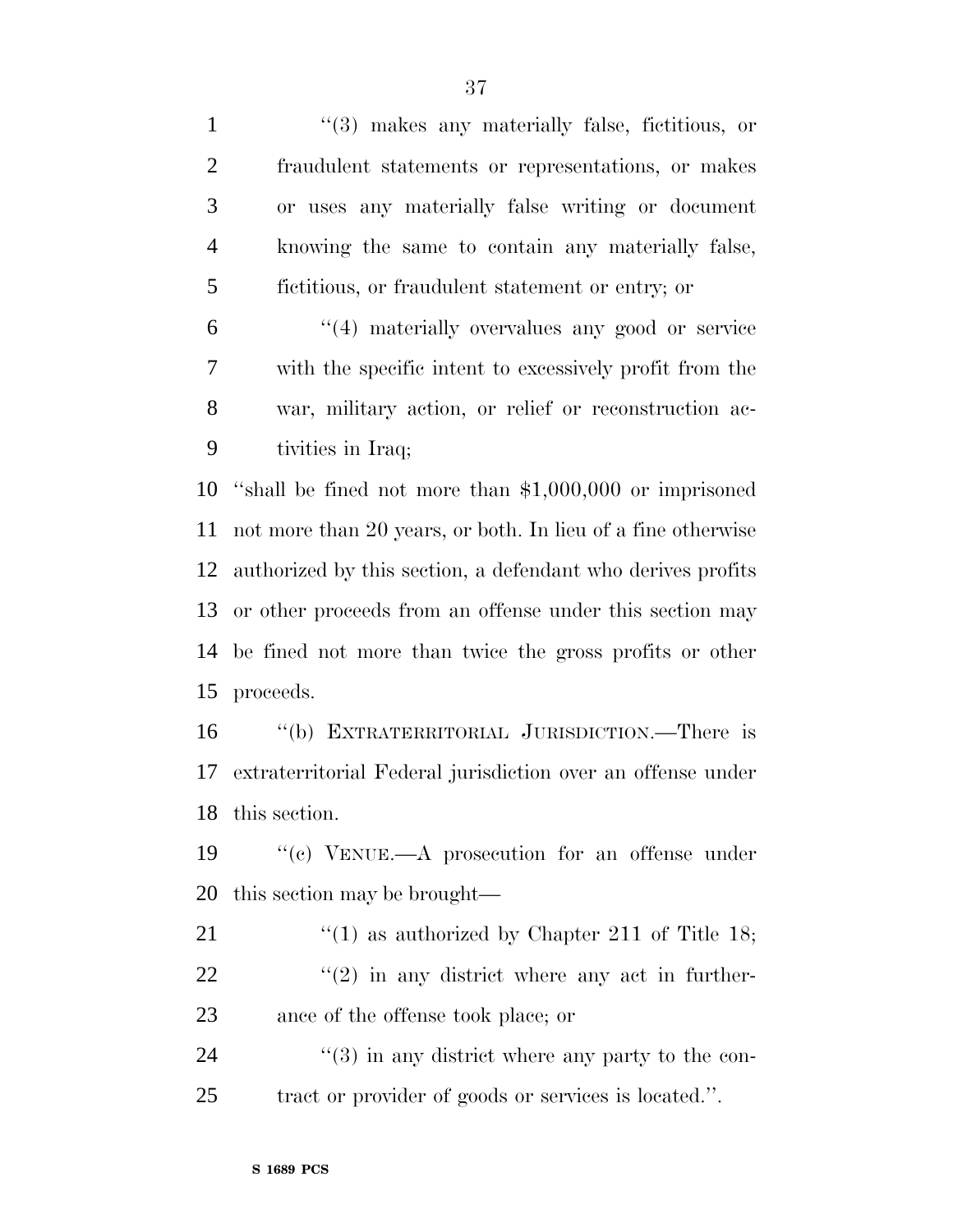(2) CHAPTER ANALYSIS.—The chapter analysis for chapter 47 of title 18, United States Code, is amended by inserting at the end the following: ''1037. War profiteering and fraud relating to military action, relief, and reconstruction efforts in Iraq.'' 4 (b) FORFEITURE.—Section  $981(a)(1)(C)$  of title 18, United States Code, is amended by inserting after ''1032,'' the following: ''1037,''. 7 (c) MONEY LAUNDERING.—Section  $1956(c)(7)(D)$  of

 title 18, United States Code, is amended by inserting be- fore '', section 1111'' the following: '', section 1037 War Profiteering and Fraud Relating to Military Action, Re-lief, and Reconstruction Efforts in Iraq)''.

 (3) EXPIRATION OF AUTHORITIES.—The au- thorities contained in this amendment shall expire upon the date that major combat operations in Iraq cease and desist, the Coalition Provisional Authority transfers responsibility for governing Iraq to an in- digenous Iraqi government, and a U.S. mission to Iraq, under the direction and guidance of the Sec- retary of State, is responsible for U.S. assistance ef-forts in Iraq.

TITLE III—GENERAL PROVISION, THIS ACT

 SEC. 3001. The amounts provided in this Act are des-ignated by the Congress as an emergency requirement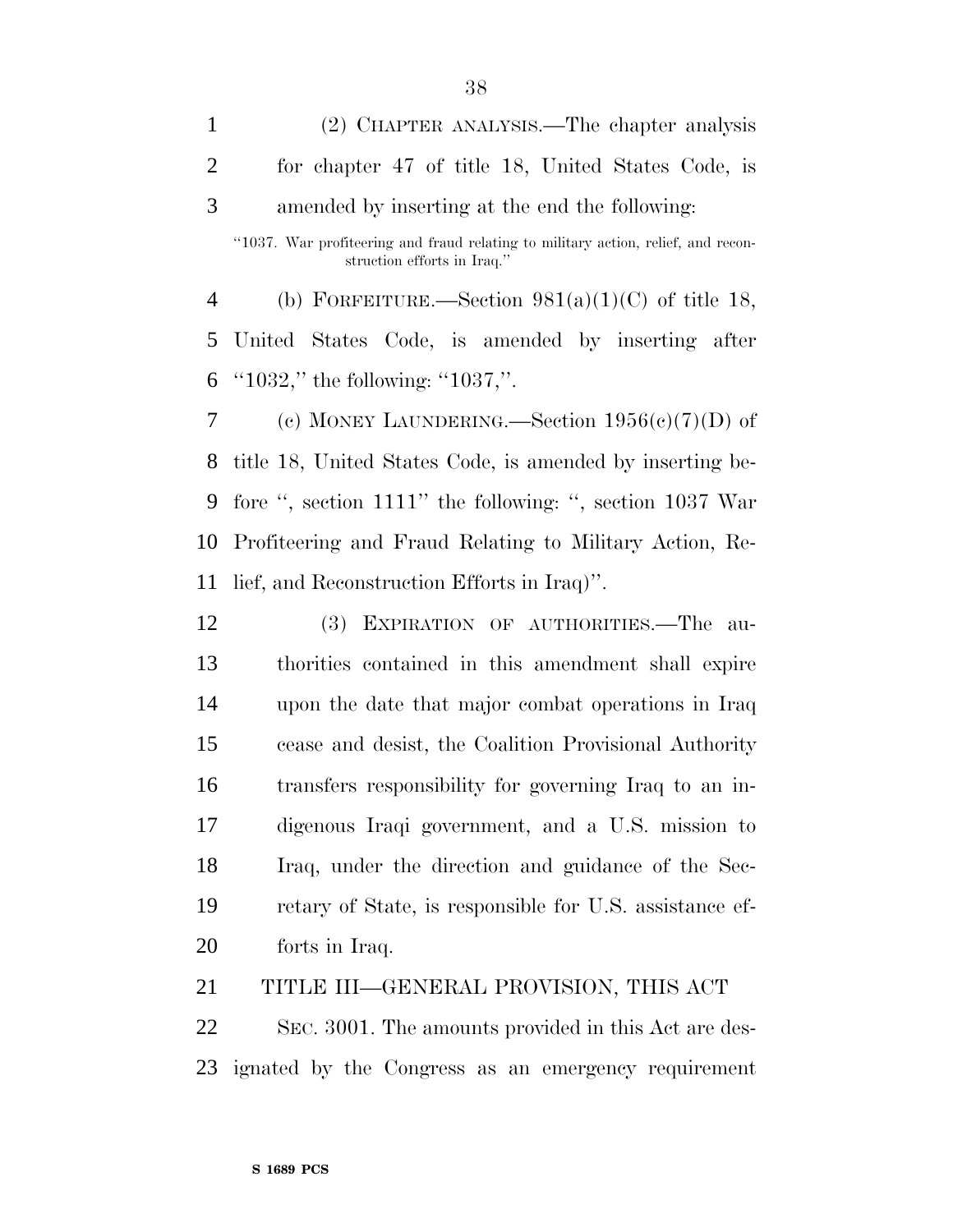pursuant to section 502 of H. Con. Res. 95 (108th Con-gress).

 This Act may be cited as the ''Emergency Supple- mental Appropriations for Iraq and Afghanistan Security and Reconstruction Act, 2004''.